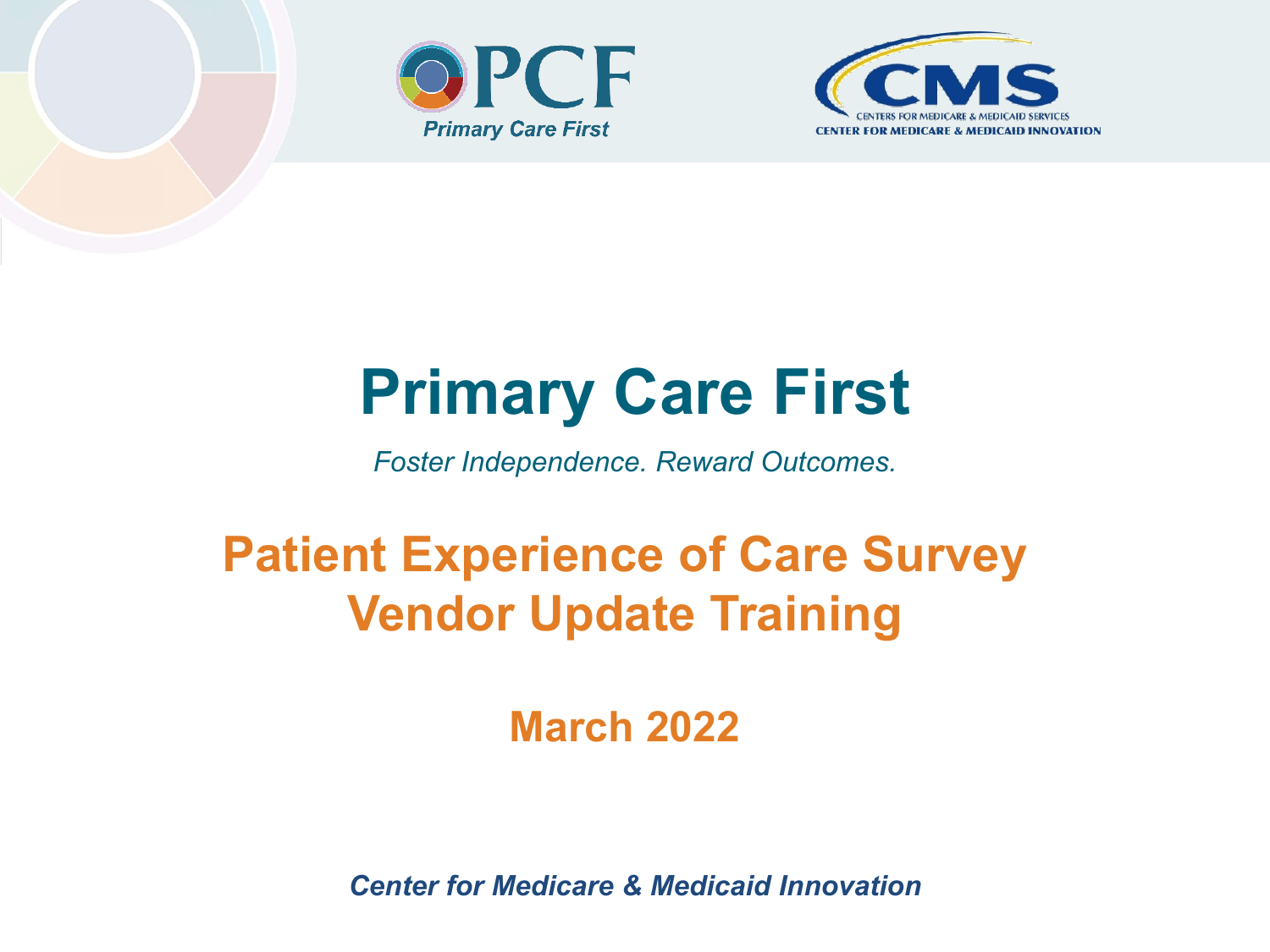## **Training Session Logistics and Reminders**

- Attendees must remain connected via web and telephone/VoIP.
- If you get disconnected or have technical problems, send a message via the "Q&A" web panel or call:

#### **1-833-997-2715**

- Your telephone will be muted during the presentations.
- We will pause for questions after each major topic.
- Before each Q&A session, we will explain what you need to do to ask a question.
- You can submit questions via the Q&A web feature or ask over the telephone.
- Throughout training, please note key dates and details pertinent to the PY2022 Performance Year.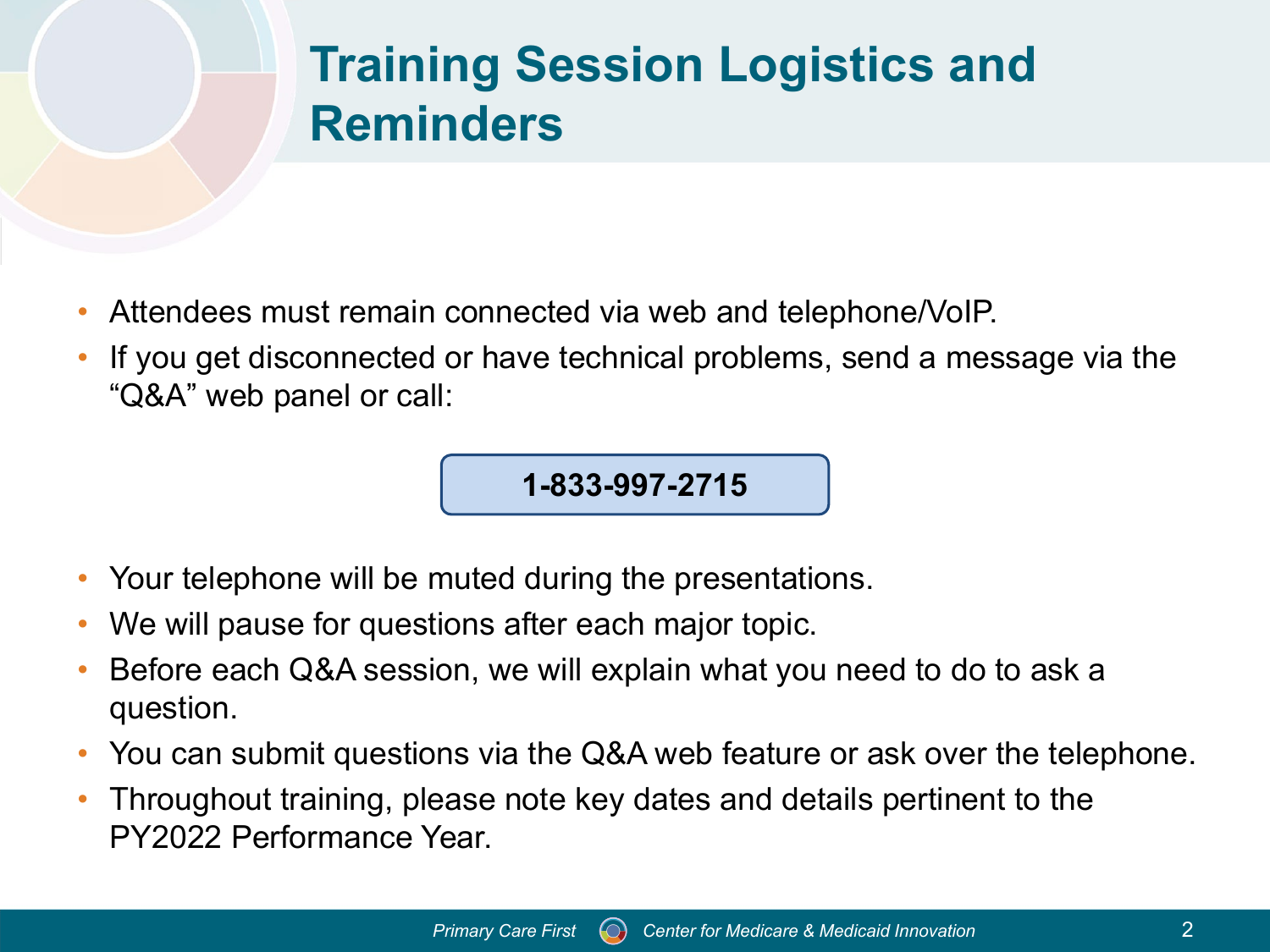# **Welcome and Overview of PCF PEC Survey Vendor Update Training**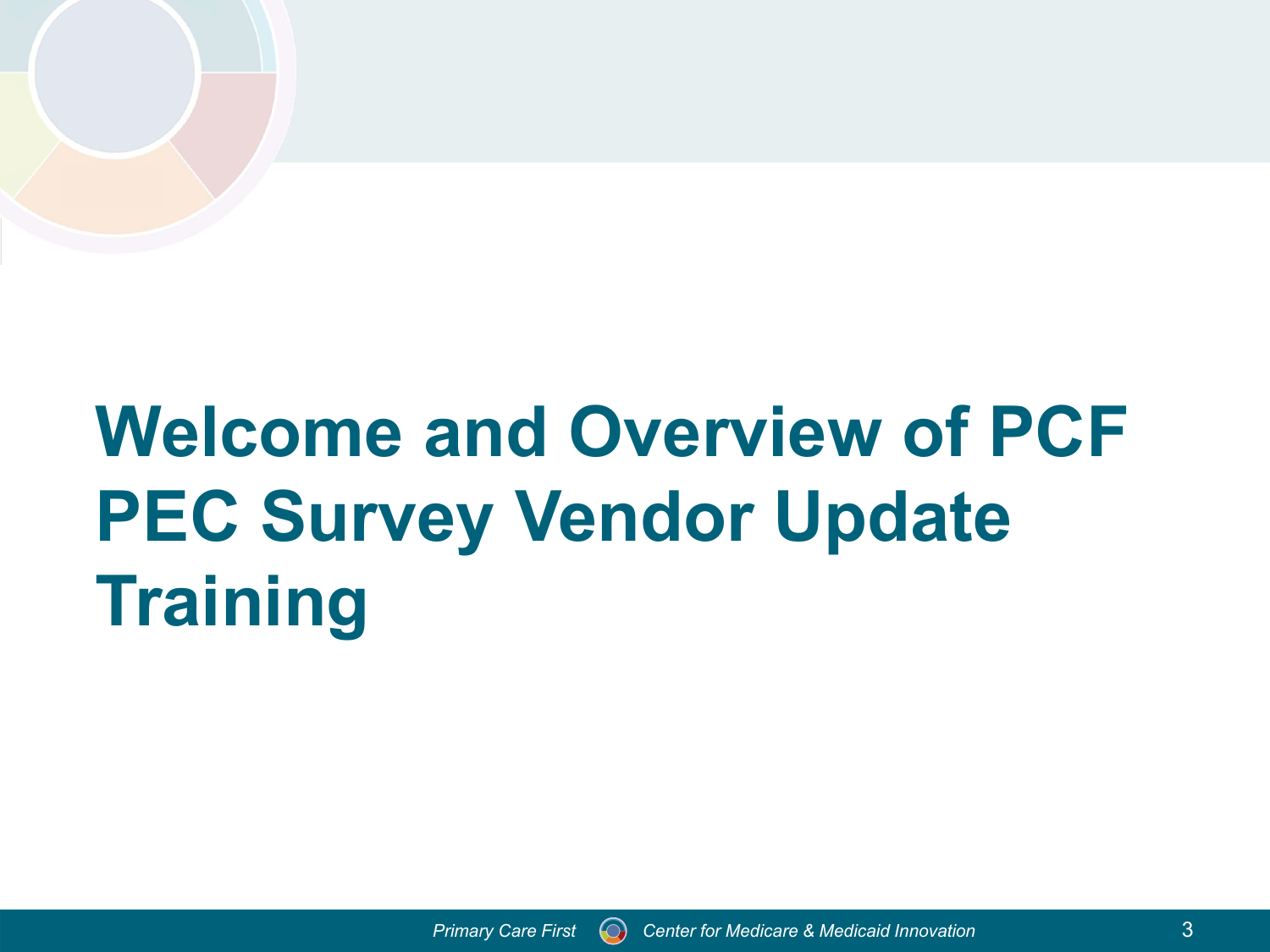#### **Agenda**

- **1) What's New or Different on PCF PECS**
- **2) Survey Vendor Roles and Responsibilities**
- **3) Practice Site Roles and Responsibilities**
- **4) Sampling Protocol Updates**
- **5) Data Collection Protocol Updates**
- **6) Data Security and Oversight Updates**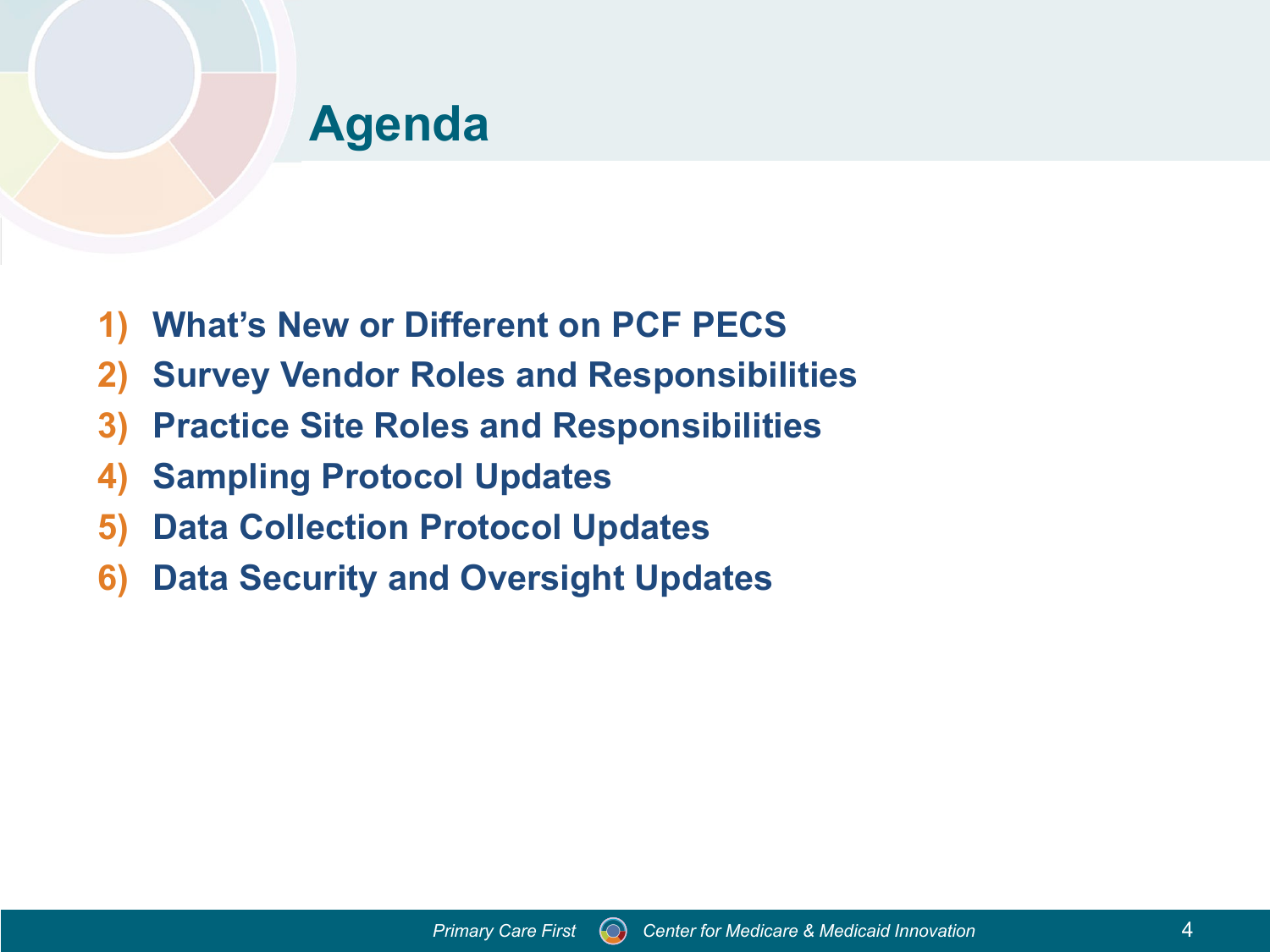### **What's New or Different?**

- Updated requirements for conditionally and fully approved vendors to maintain their status.
	- Vendors must have at least one practice site client per fielding cycle to maintain their approved status
- Extended vendor authorization period for practices
	- Practices can authorize a vendor between March 21st and June 30th. Practices will only be allowed to authorize a fully approved vendor
- Business Associate Agreement requirements for practice sites have been updated to require an attestation during vendor authorization
	- Practices are no longer required to submit a copy of their BAA. Instead, practices will attest to the existence of a BAA during the vendor authorization process
- Updated requirements for mail materials, help desk training, and help desk monitoring
	- Changes to formatting requirements, more rigorous training and monitoring for help desk staff

#### *See Exhibit 2-1 in the QAG for a full list of updates.*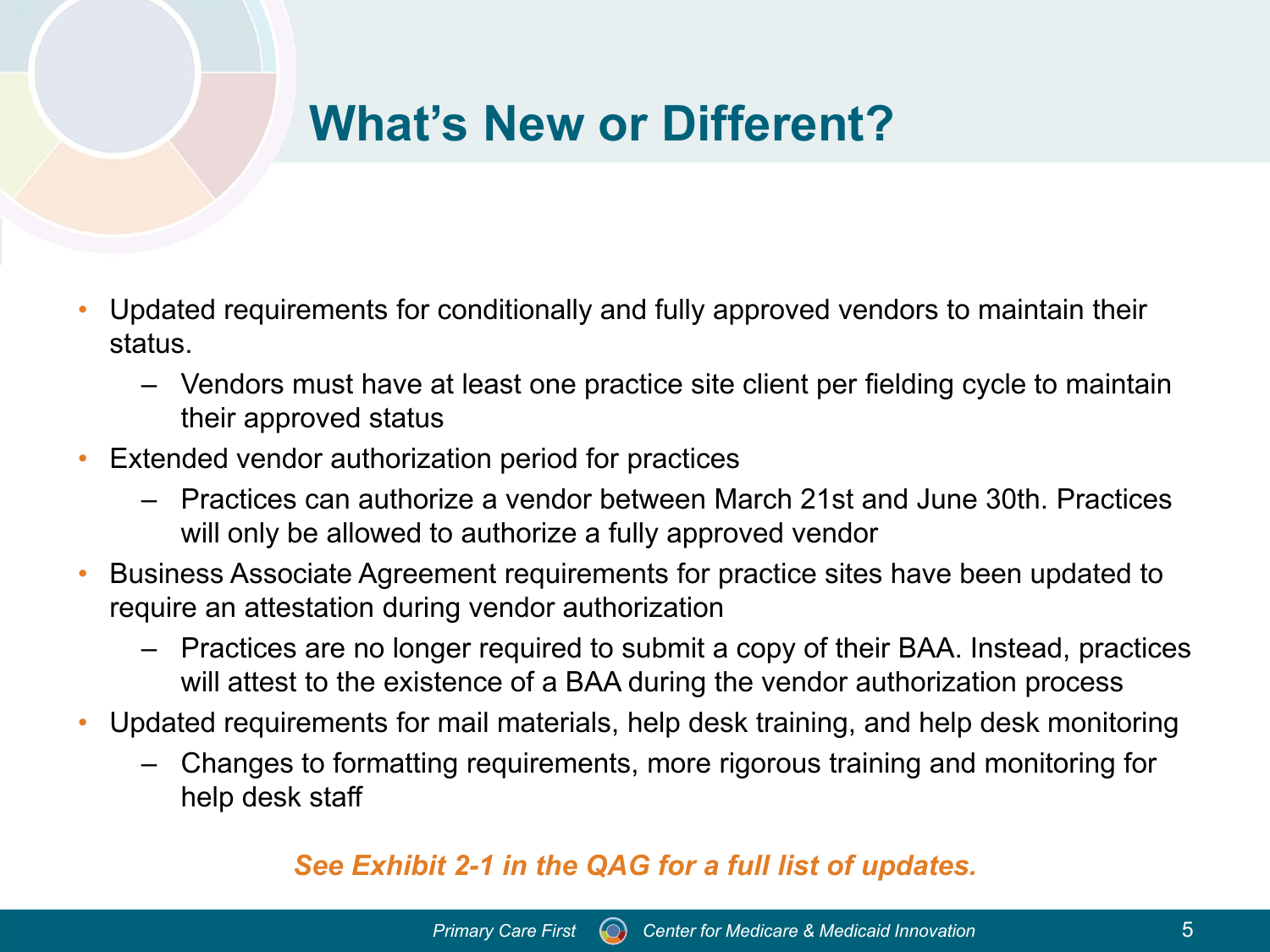### **What's New or Different? (cont.)**

- Clarified that vendors should use their own CATI front-end and back-end programming around the PCF PEC Survey instrument to ensure proper dispositioning of cases.
	- Vendors are responsible for programming their own front-end and back-end specifications. Vendors are welcome to maintain the PY2021 programming, if they would prefer.
- Updated definitions for types of refusals
	- Soft: Respondent may have said "No thank you" or disengaged before interviewer could rebut or provide additional information.
	- Hard: Respondent may have clearly stated they don't want to participate, asked to be removed from future studied, or said they don't do surveys in general.
	- Hostile: Respondent was clearly upset, angry, and possibly got loud when asked to participate or upon answering the call.
- Clarified that vendors should not submit provider names for Question 2.
	- If a patient provides the name of their provider, that information should be recorded as "0".
- Turnaround time for notification of a HIPAA breach has been changed from 3 business days to 24 hours.
- Data security requirements have been updated to include requirement that portable hard drives or flash drives are not permitted, and electronic data should not be stored offsite.

#### *See Exhibit 2-1 in the QAG for a full list of updates.*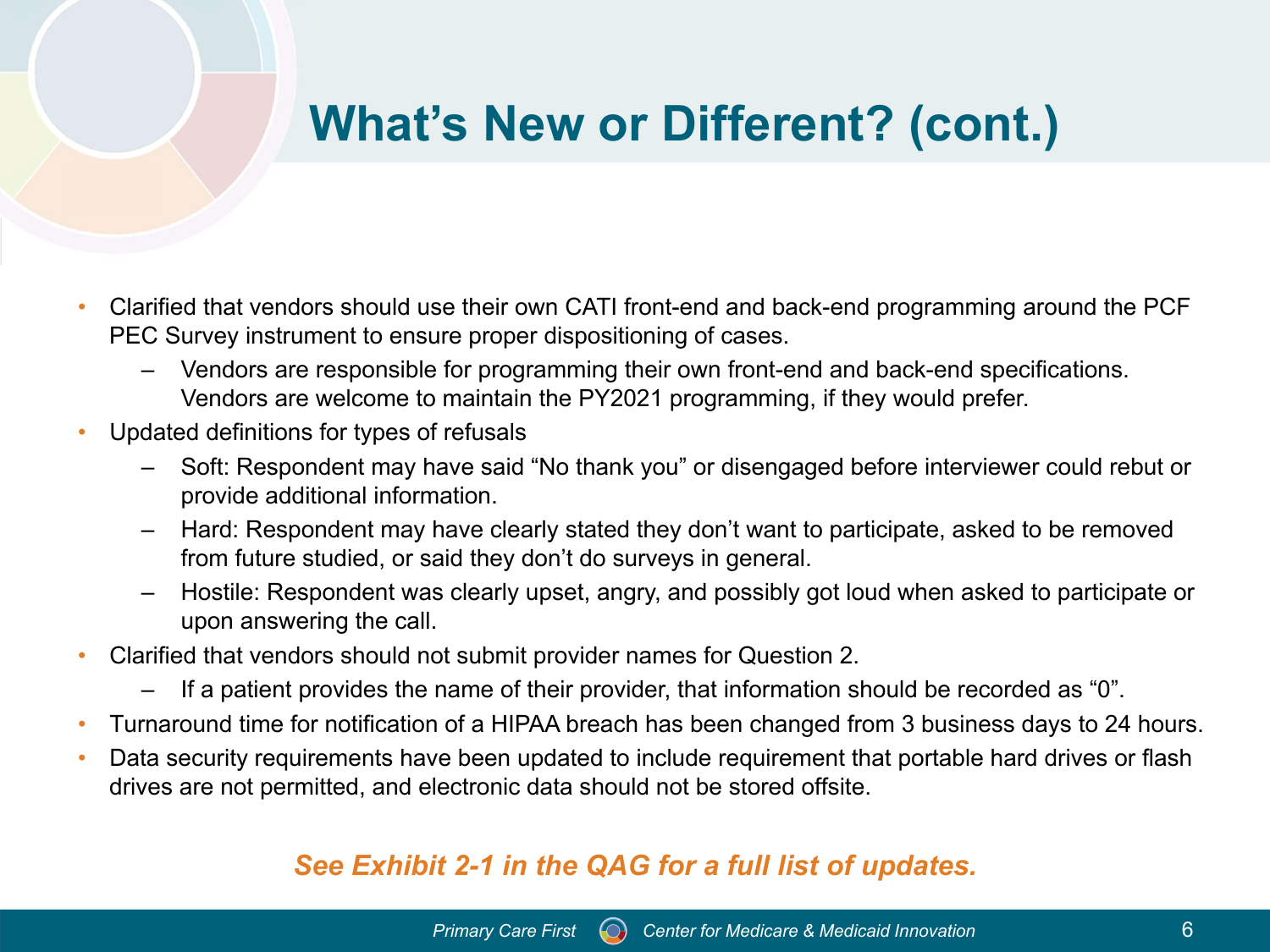

#### Section 1

## **Survey Vendor Roles and Responsibilities**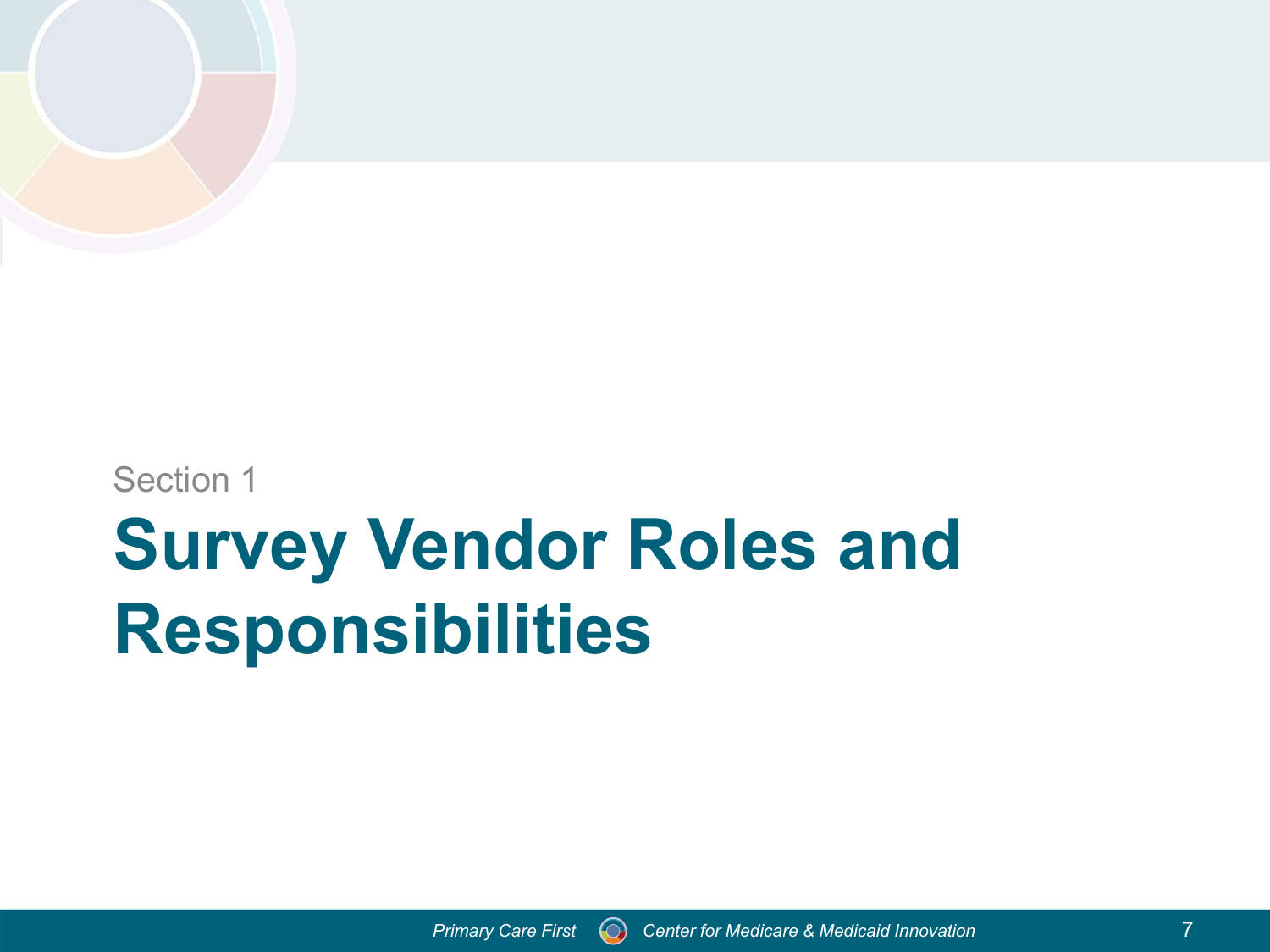#### **Survey Vendor Roles and Responsibilities** *New Intro Training Format*

**Starting in 2022, the** *Introduction to the PCF PEC Survey*  **training will now be offered in a self-administered format.**

**New vendor applicants (and any subcontractors) are required to complete the new self-administered**  *Introduction to PCF PEC Survey*  **training and complete a certification.** 

**Approved survey vendors and subcontractors are not required to complete the selfadministered training.**

**New staff from approved survey vendors are strongly encouraged to complete the selfadministered training. No certification is required for approved vendors.**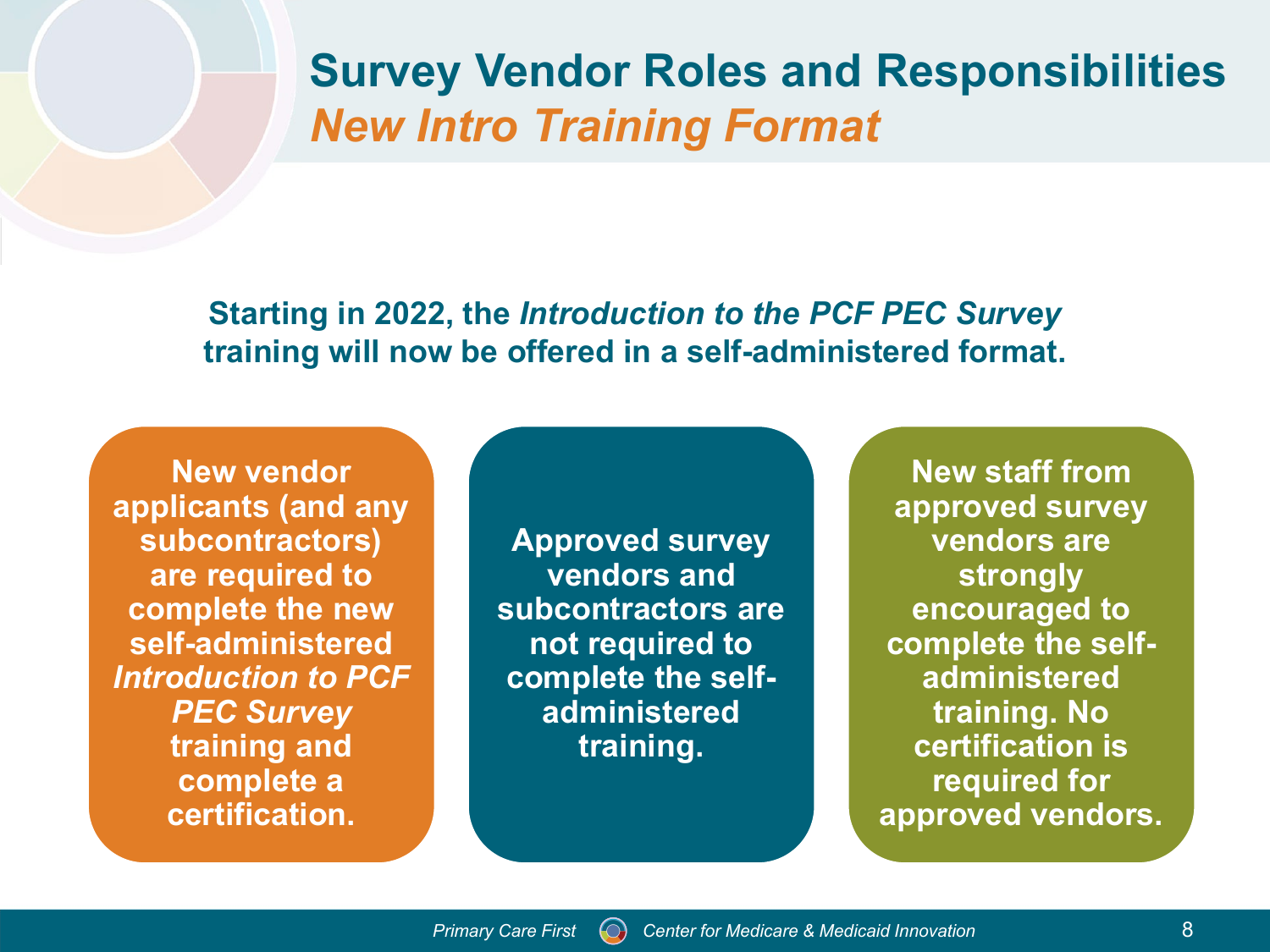#### **Survey Vendor Roles and Responsibilities** *Vendors Without Clients*

- Conditionally Approved and Fully Approved Vendors that do not obtain a contract with at least one practice site for that Performance Year's survey fielding cycle will lose their approved vendor status.
- If a vendor wishes to reinstate approval after it is removed, the vendor will need to reapply and meet all vendor requirements, including participation in and successful completion of the *Introduction to the PCF PEC Survey Webinar* training session.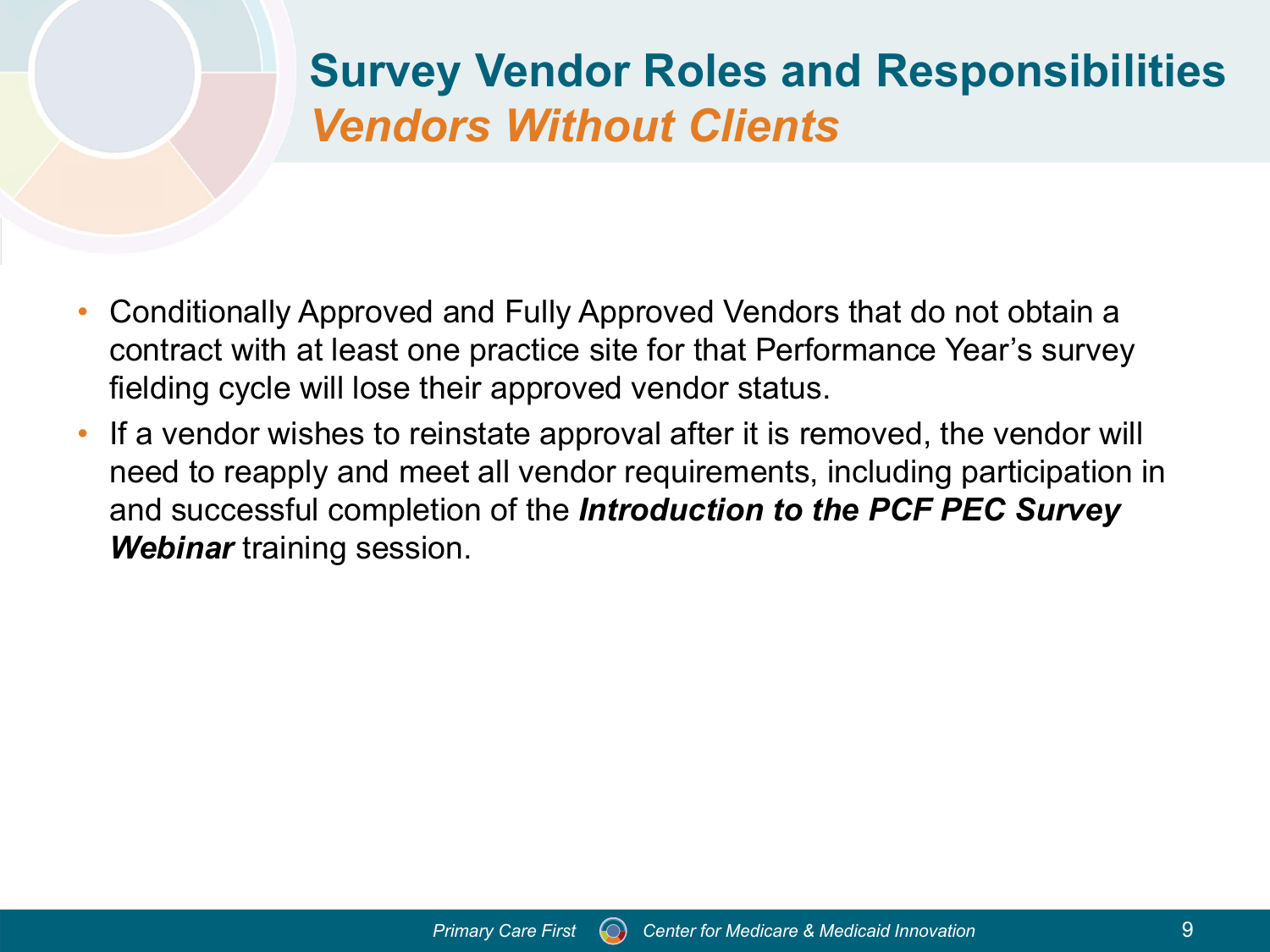#### **Survey Vendor Roles and Responsibilities** *Use of Virtual Office for Interviewing*

- The Minimum Business Requirements state that all telephone interviews must be conducted from a physical business location and not from a residence or virtual office.
	- While there was an exception for this in PY2021, there is no virtual office exception in PY2022.
- Survey vendors who would like their interviewers to work from a residence or a virtual office should submit an exceptions request on the PCF PECS web portal.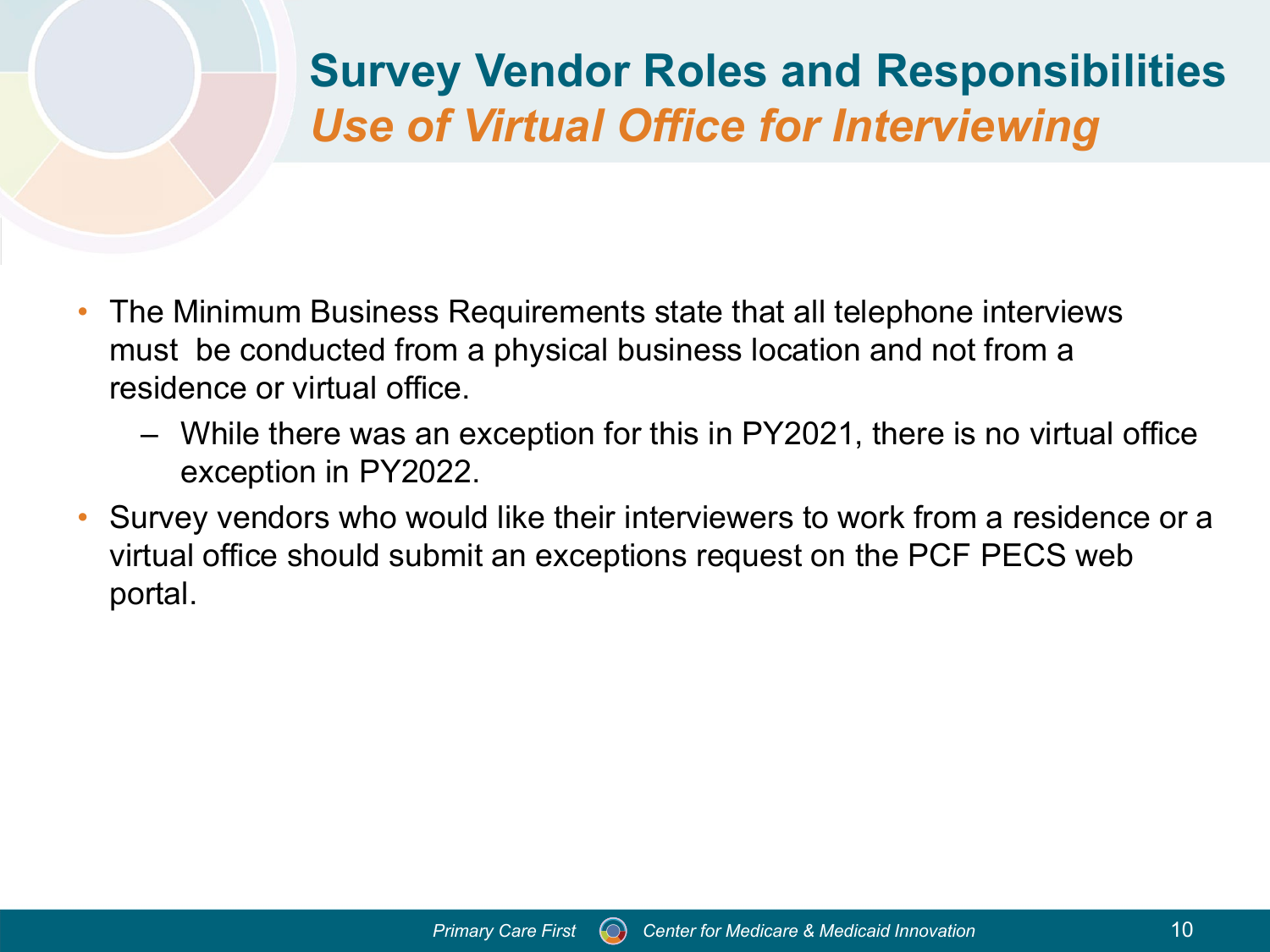#### Section 2

## **Practice Site Roles and Responsibilities**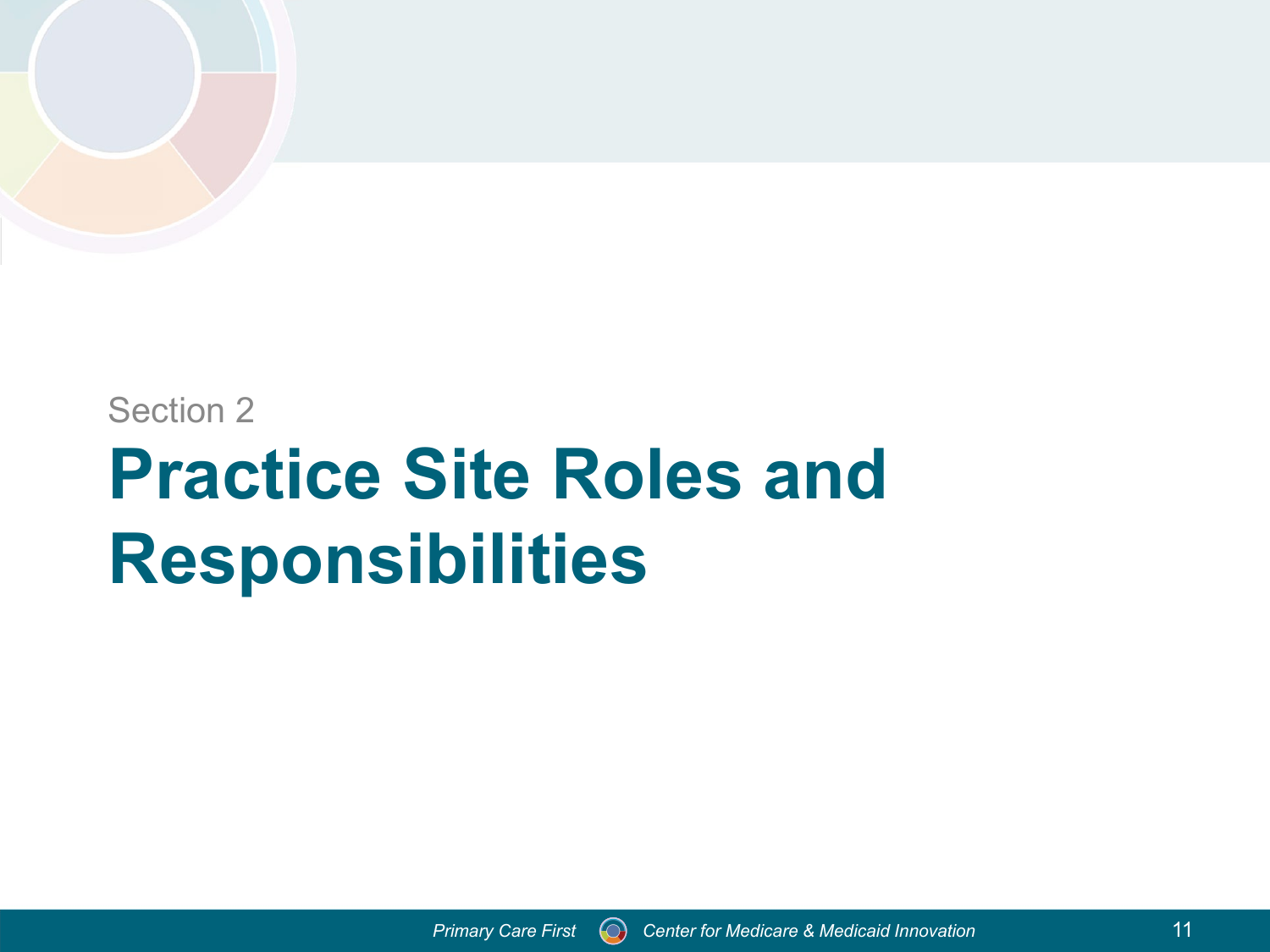### **Practice Site Roles and Responsibilities** *Vendor Authorization*

#### **Cohort 2**

Approximately 2,200 practices are joining the model as part of Cohort 2



Cohort 1 practice sites do not need to authorize a vendor unless they plan to switch to a different vendor for PY2022

**Practice Site Roles and Responsibilities for PCF PEC Survey**

**PY2022 Vendor Authorization** 

Vendor authorization window will run from mid-March to end of June

#### **Responsibility Overview**

An overview of the practice site responsibilities can be found on the PCF PECS website

**Practices will only be able to authorize a fully approved vendor. The final list of fully approved vendors is released on May 19. Practices should wait to authorize until the 19th if they wish to see the full list of survey vendors.**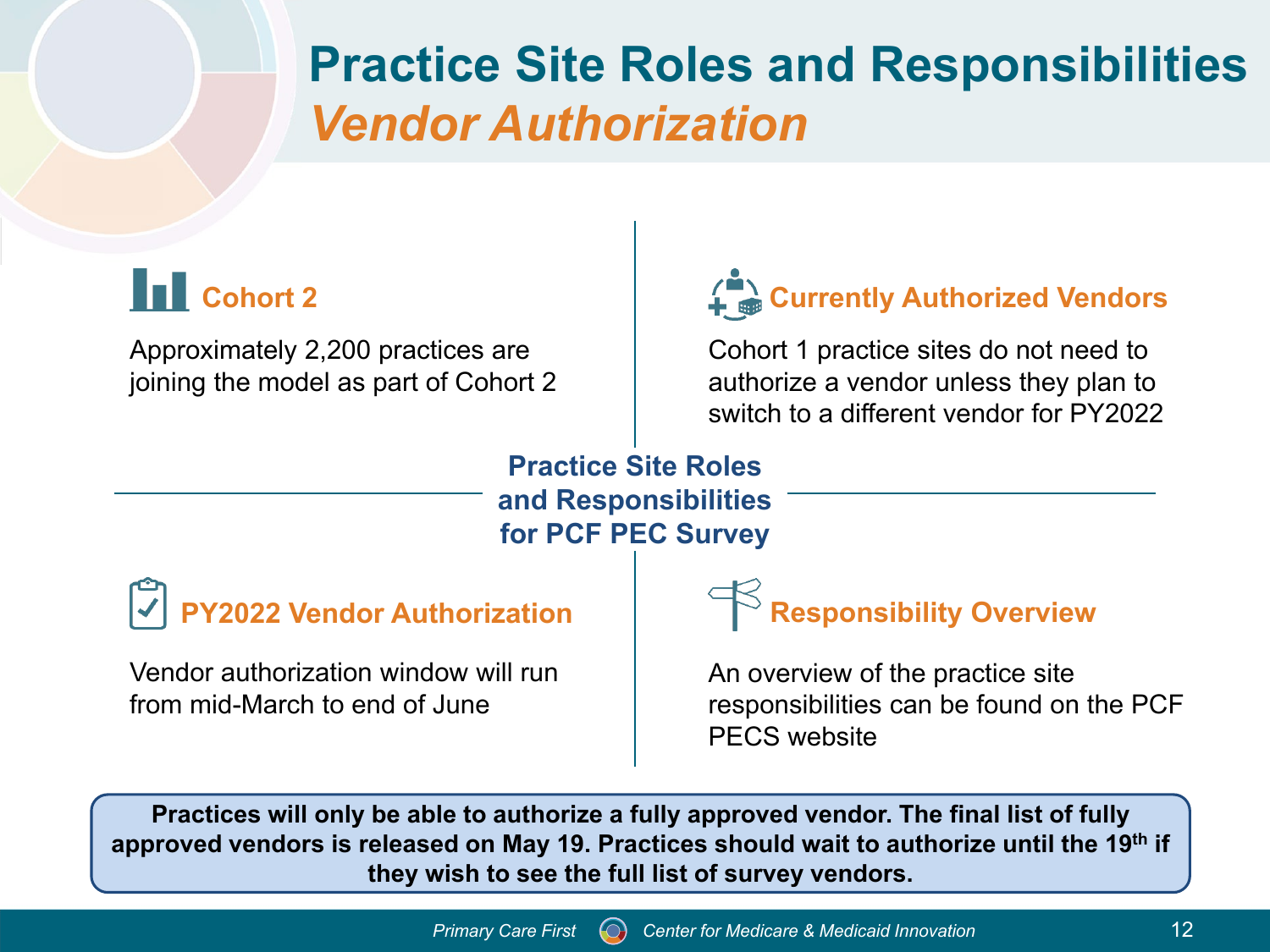## **Practice Site Roles and Responsibilities** *Business Associate Agreements*

- Survey vendors must enter into a Business Associate Agreement with each client practice site. The BAA permits survey vendors access to PII, in sample files and any other practice files they receive. Survey vendors must ensure that:
	- Contacts on the BAA are correct and that all contact information is accurate.
	- Current BAAs are extended before their expiration date as needed.
	- All signatures, printed names, addresses and dates are complete.

**It is important that vendors complete the BAA process with client practices quickly so that practices can complete the vendor authorization process by the deadline.**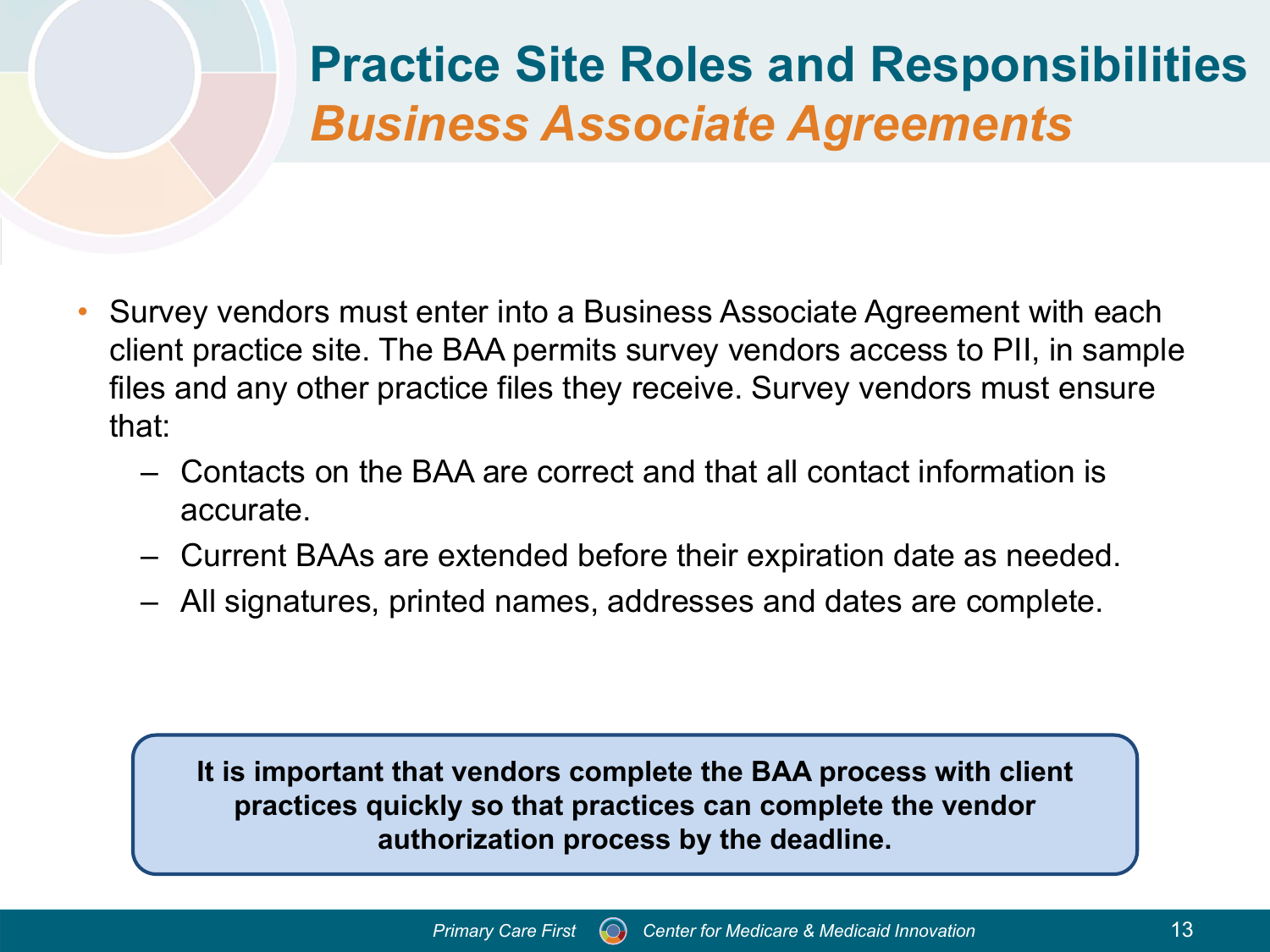### **Practice Site Roles and Responsibilities** *Business Associate Agreements cont'd*

- The BAA should be established between practice and vendor before the vendor authorization is completed.
- **Practices no longer need to upload a copy of the BAA when authorizing a vendor. This is a change from last year's vendor authorization process.**
- Remember that CMS has the right to request a copy of the executed BAA at any time.



#### Authorize a Vendor

Please use this page to authorize a Survey Vendor for the first time or to change/switch to a different vendor for one or more practice sites. NOTE: Authorizing a vendor on the PCF PEC Survey website should be done after the contract for services with that vendor is in place. **Select Survey Vendor** In this step, select the vendor you wish to authorize from the drop down list. Vendor <Select Vendor>

#### **Select Start Period**

In this step, select the Start Period that reflects the period in which you are authorizing this vendor.

Start Period <Select Start Period> v

#### **Select Practice Site**

In this step, check the box by each practice site to which this authorization or change applies. Click the box in the top row of the grid if this action applies to all of the practice sites listed in the grid.

Practice sites with questions should contact their survey vendor or PCF Support by email at PCFSupport@telligen.com or by phone at 1-888-517-7753.

No practice sites found

Save Checked Authorize

Note: By checking the box you are attesting that your practice(s) has an active business associate agreement (BAA) with your chosen vendor(s). CMS is unable to provide a sample to your vendor(s) without a properly executed BAA in place. If at any time a practice site changes survey vendors, please submit a new attestation confirming that the practice site has an active BAA with its new survey vendor.

ness Associates can be found here. For more information about this requirements of asse see Section 3.4.6. of the Quality Assurance Guidelines

□ I attest that each practice I selected above has an existing Business Associate Agreement (BAA) with my chosen vendor(s).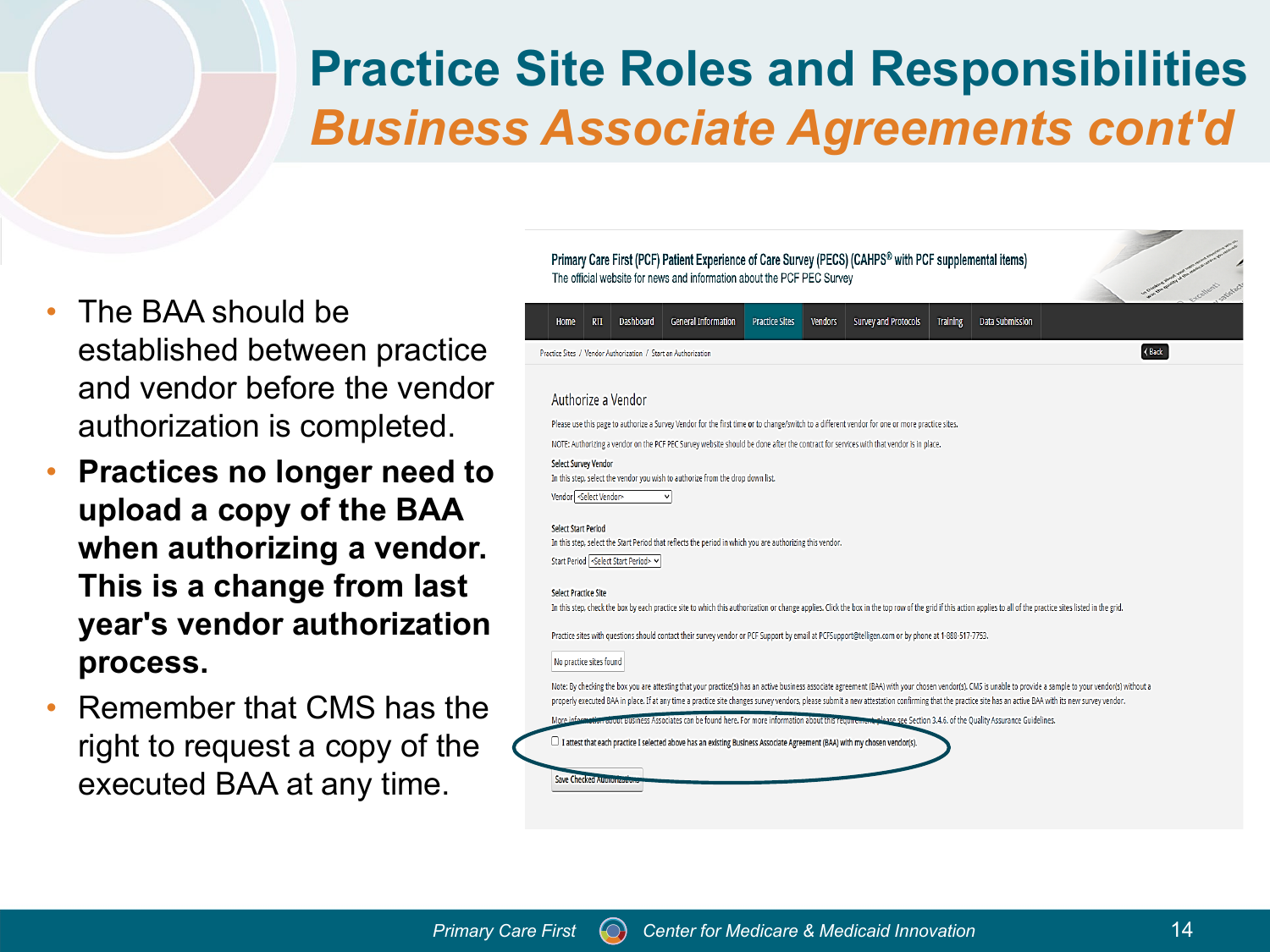### **Practice Site Roles and Responsibilities** *Mergers, Splits, Withdrawals*



**A practice's status may change throughout the year. It is the responsibility of the practice to notify their vendor of any change in status or contract. It is the vendor's responsibility to keep the PECS team informed.**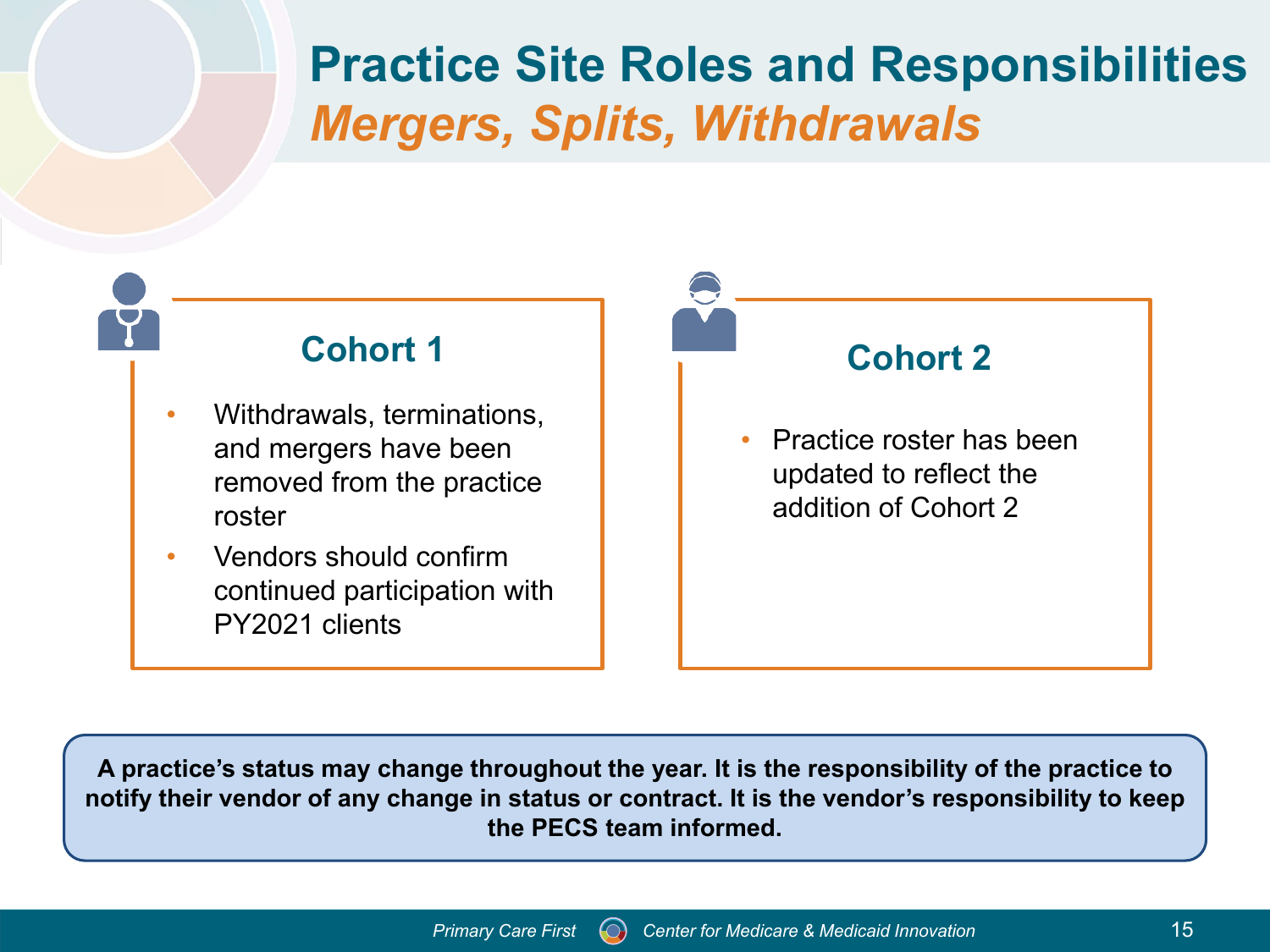# **Practice Site Roles and Responsibilities questions?**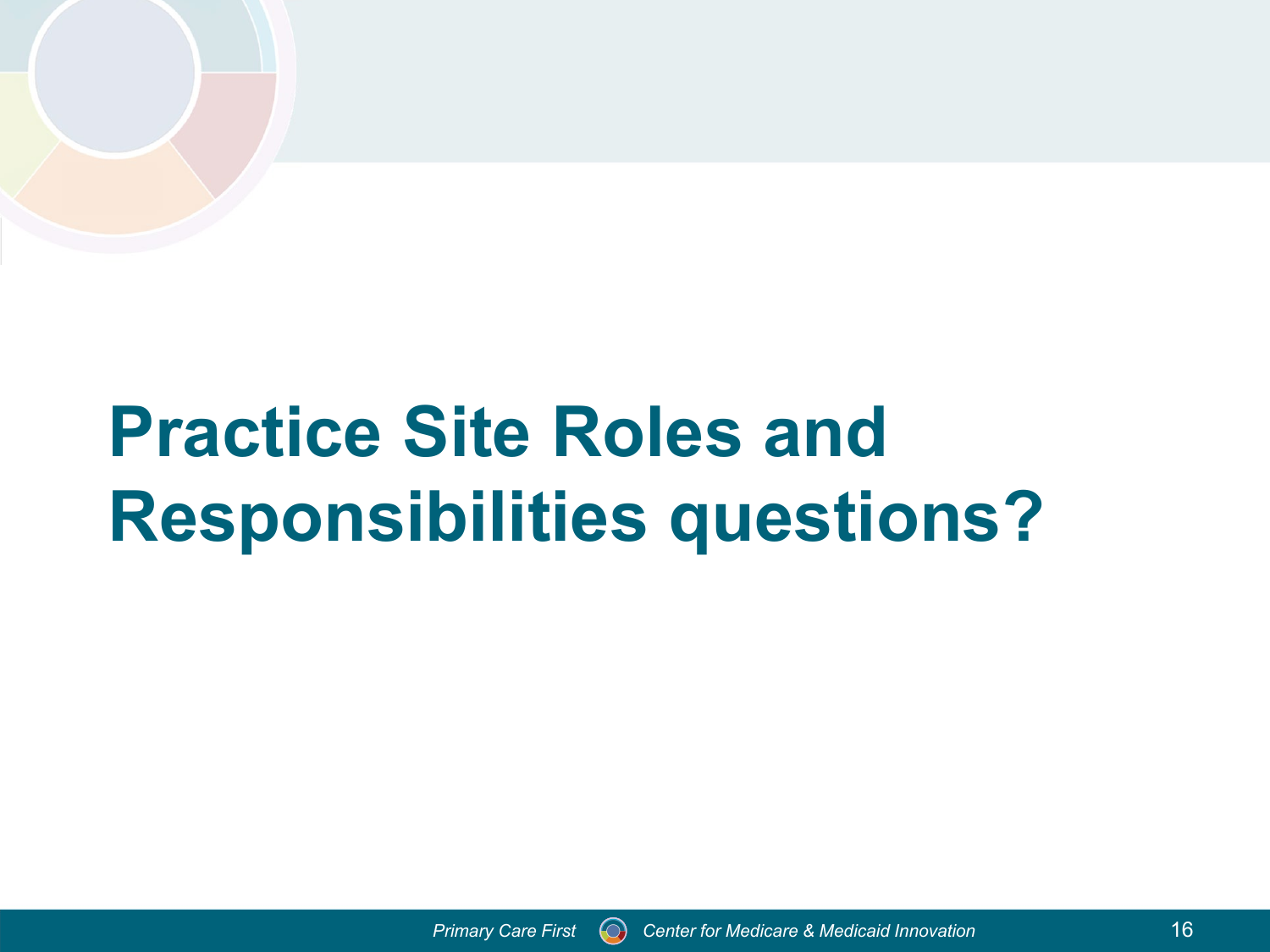#### Section 3

## **Sampling Protocol Updates**

*Primary Care First Center for Medicare & Medicaid Innovation*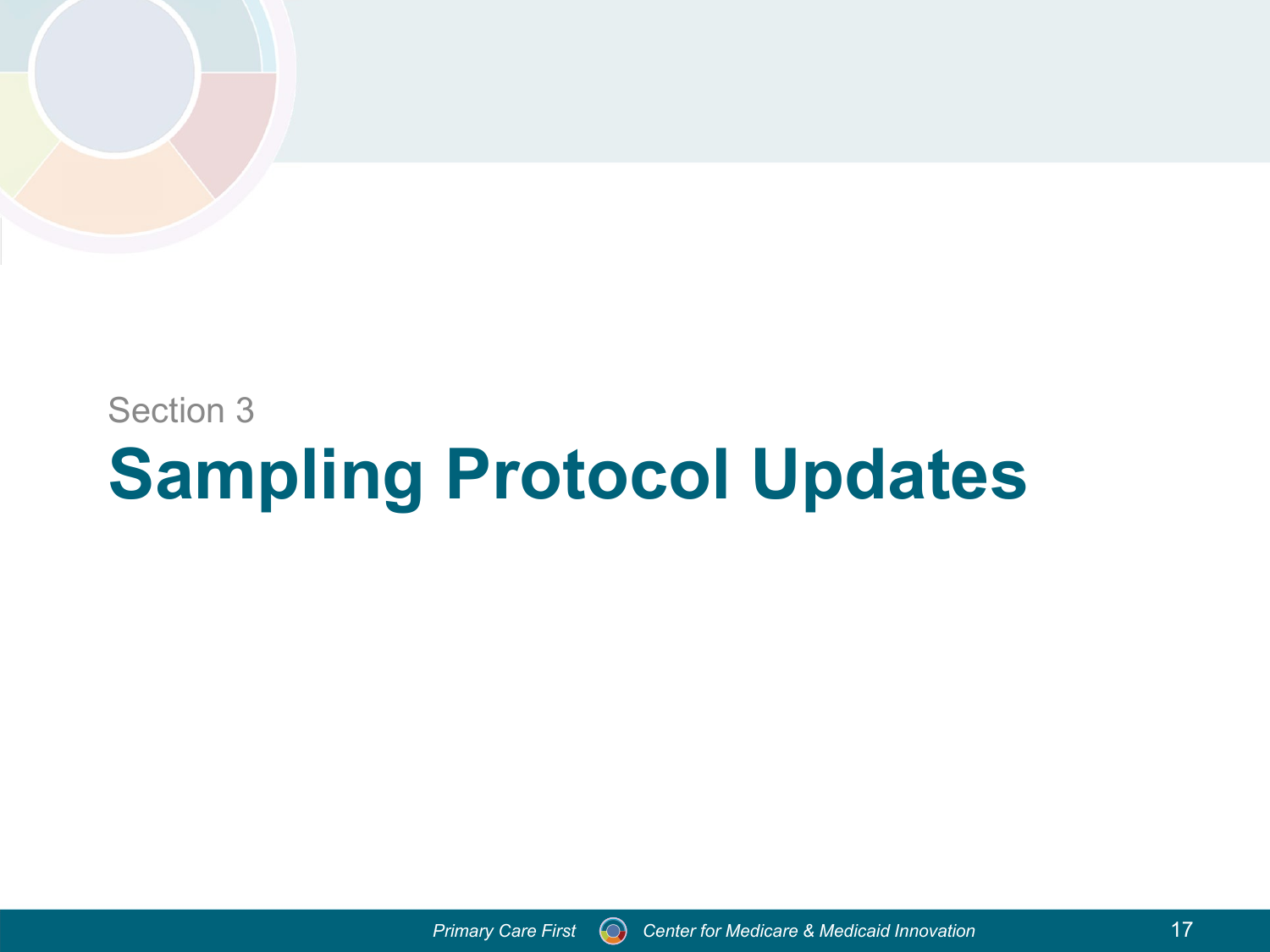### **Sampling Protocol Updates** *Sample File Variables*

| <b>Column Name</b> | <b>Field Length</b> | <b>Valid Codes</b> | <b>Field Contents</b>                                          |
|--------------------|---------------------|--------------------|----------------------------------------------------------------|
| VendorID           | 3                   | <b>Numeric</b>     | Individual identification<br>number assigned to each<br>vendor |
| practiceid         | $6\phantom{1}6$     | Alphanumeric       | The PCF practice site ID                                       |
| practice           | 100                 | Alphanumeric       | <b>PCF Practice site Name</b>                                  |
| P_Street_Address1  | 64                  | Alphanumeric       | <b>PCF Practice site Street</b><br><b>Address 1</b>            |
| P_Street_Address2  | 64                  | Alphanumeric       | <b>PCF Practice site Street</b><br>Address 2                   |
| P_CITY             | 64                  | Alphanumeric       | <b>PCF Practice site City</b>                                  |
| P_STATE            | 2                   | Alphanumeric       | <b>PCF Practice site State</b>                                 |
| P ZIP Code         | 5                   | Alphanumeric       | <b>PCF Practice site ZIP Code</b>                              |
| First Name         | 30                  | Alphanumeric       | Sample Patient's first name                                    |
| Last Name          | 40                  | Alphanumeric       | Sample Patient's last name                                     |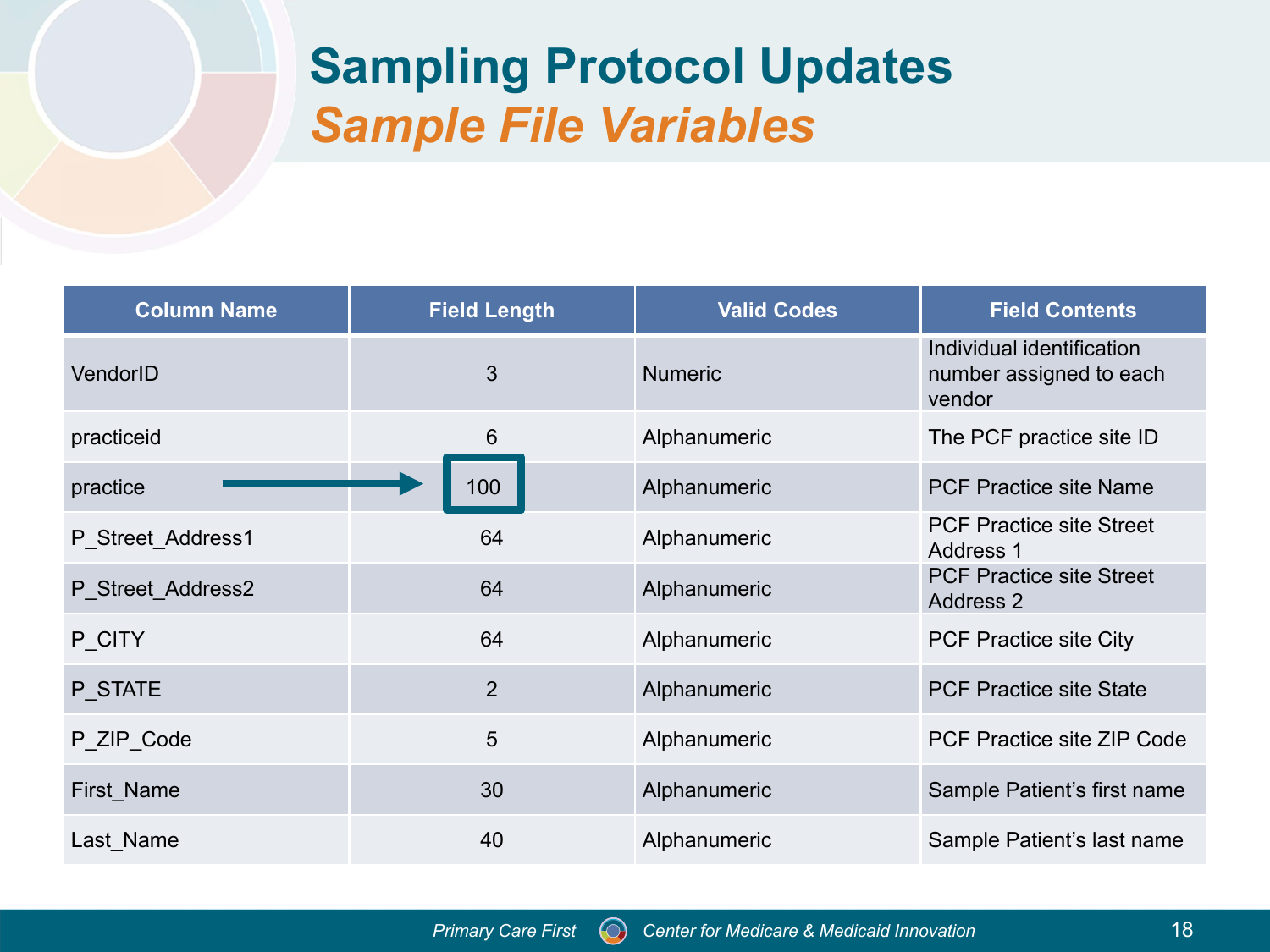Section 4

# **Data Collection Protocol Updates**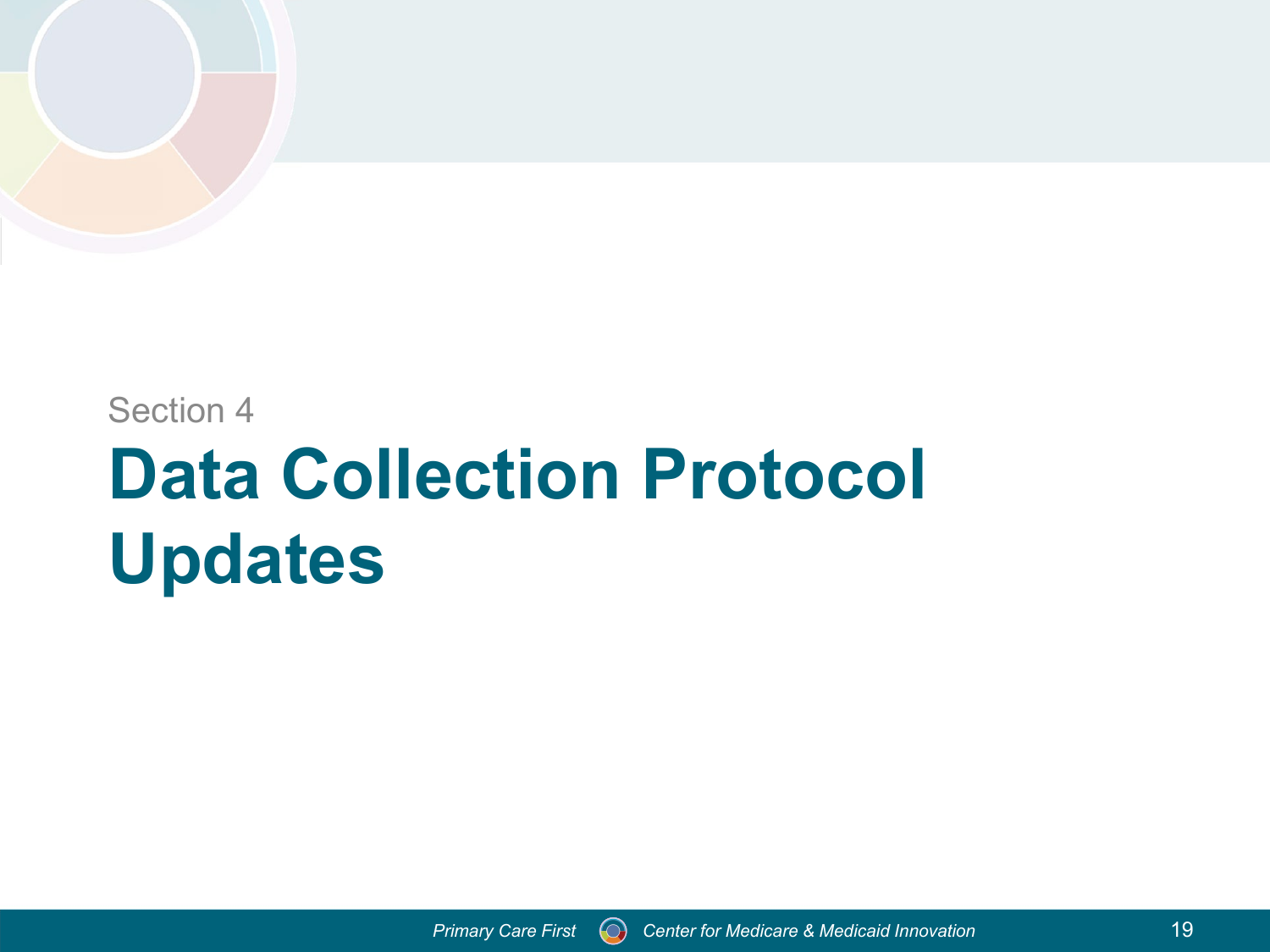**Data Collection Protocol Updates** *Schedule of Mail with Telephone Follow-up Protocol*

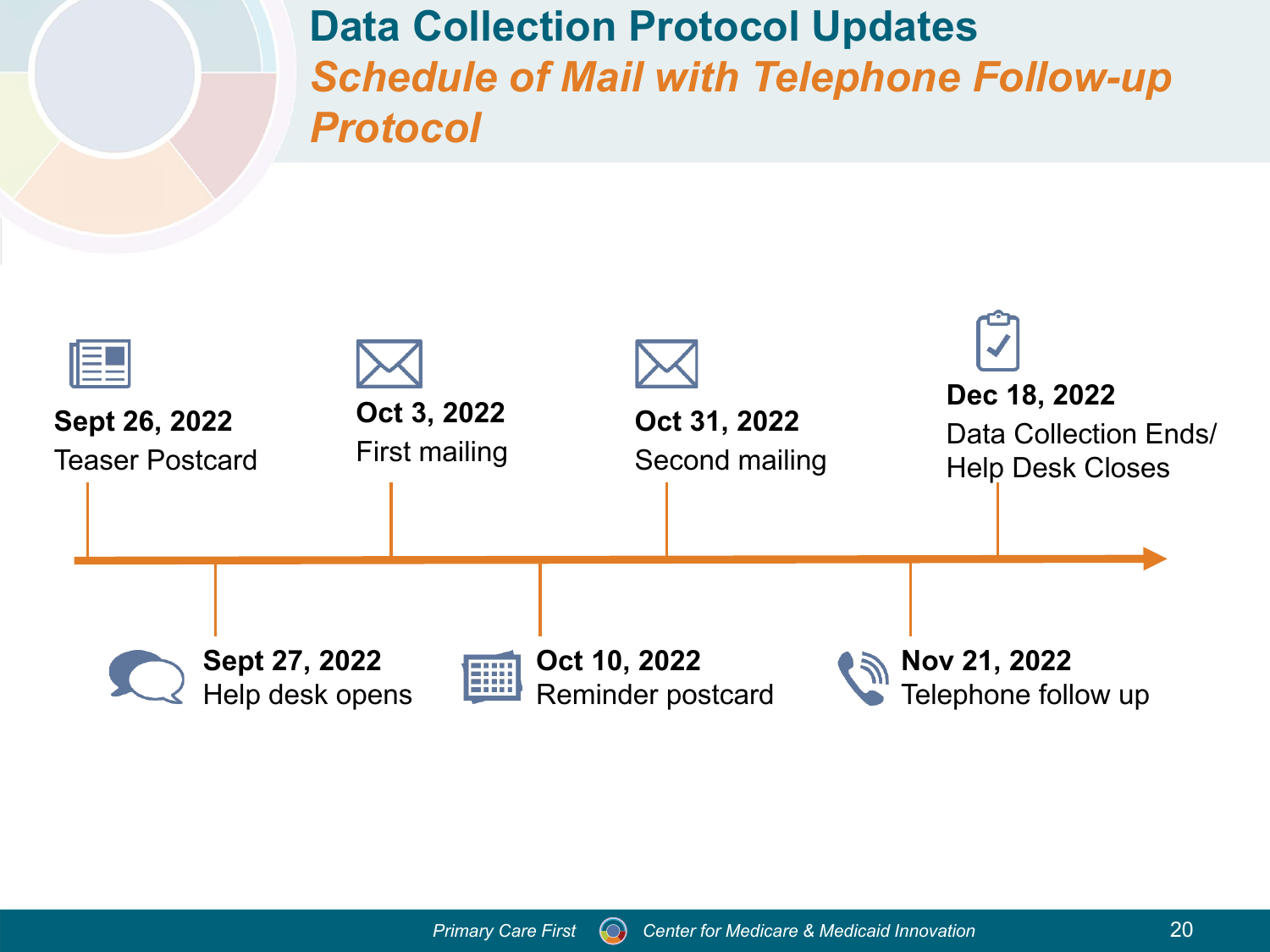### **Data Collection Protocol Updates** *Mail Protocol Updates*

#### **Updates to Survey Materials for PY 2022**

- General formatting and printing changes
- Questionnaire changes
- Postcard formatting
- First survey cover letter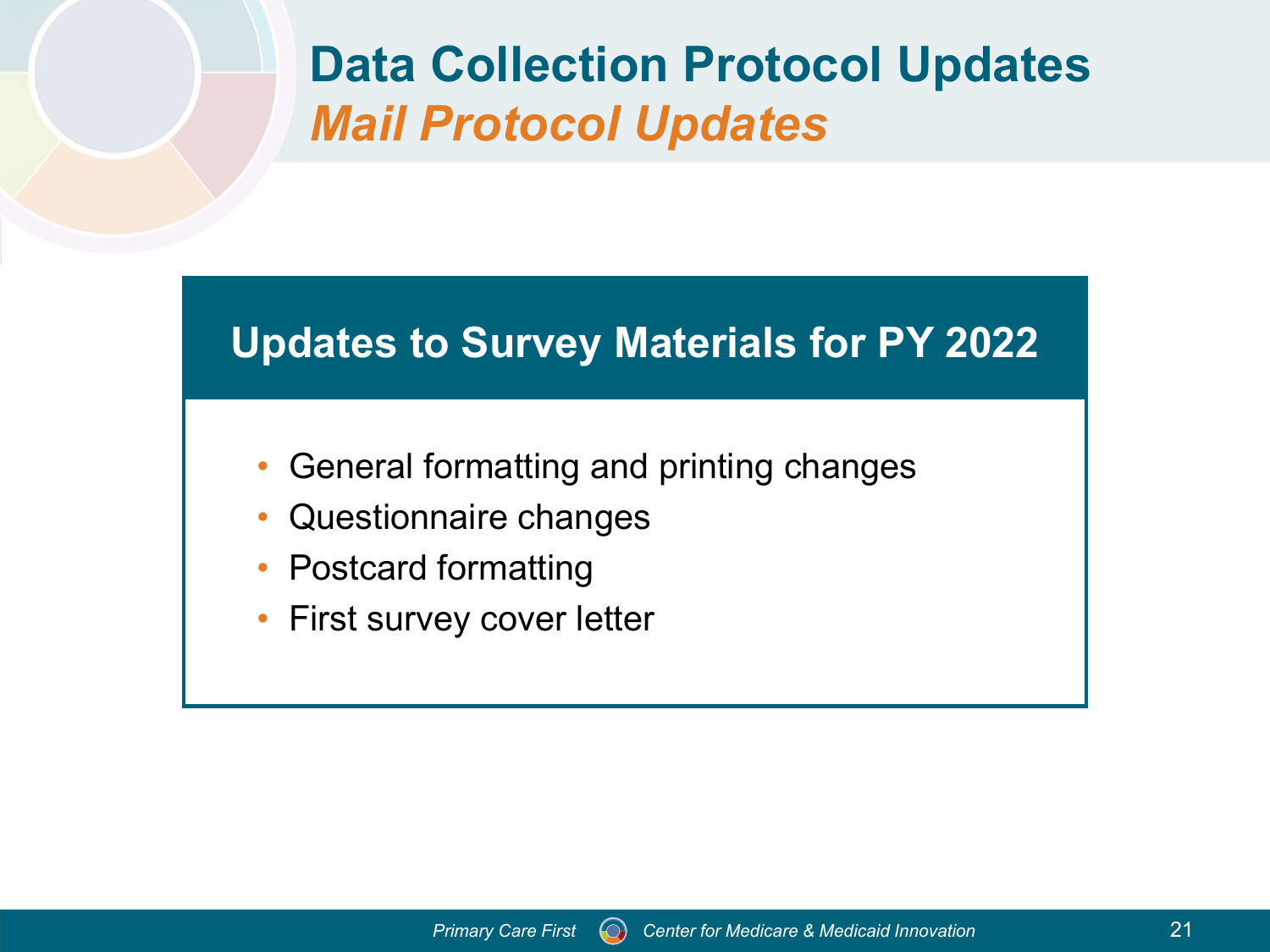### **Data Collection Protocol Updates** *Formatting and Printing*

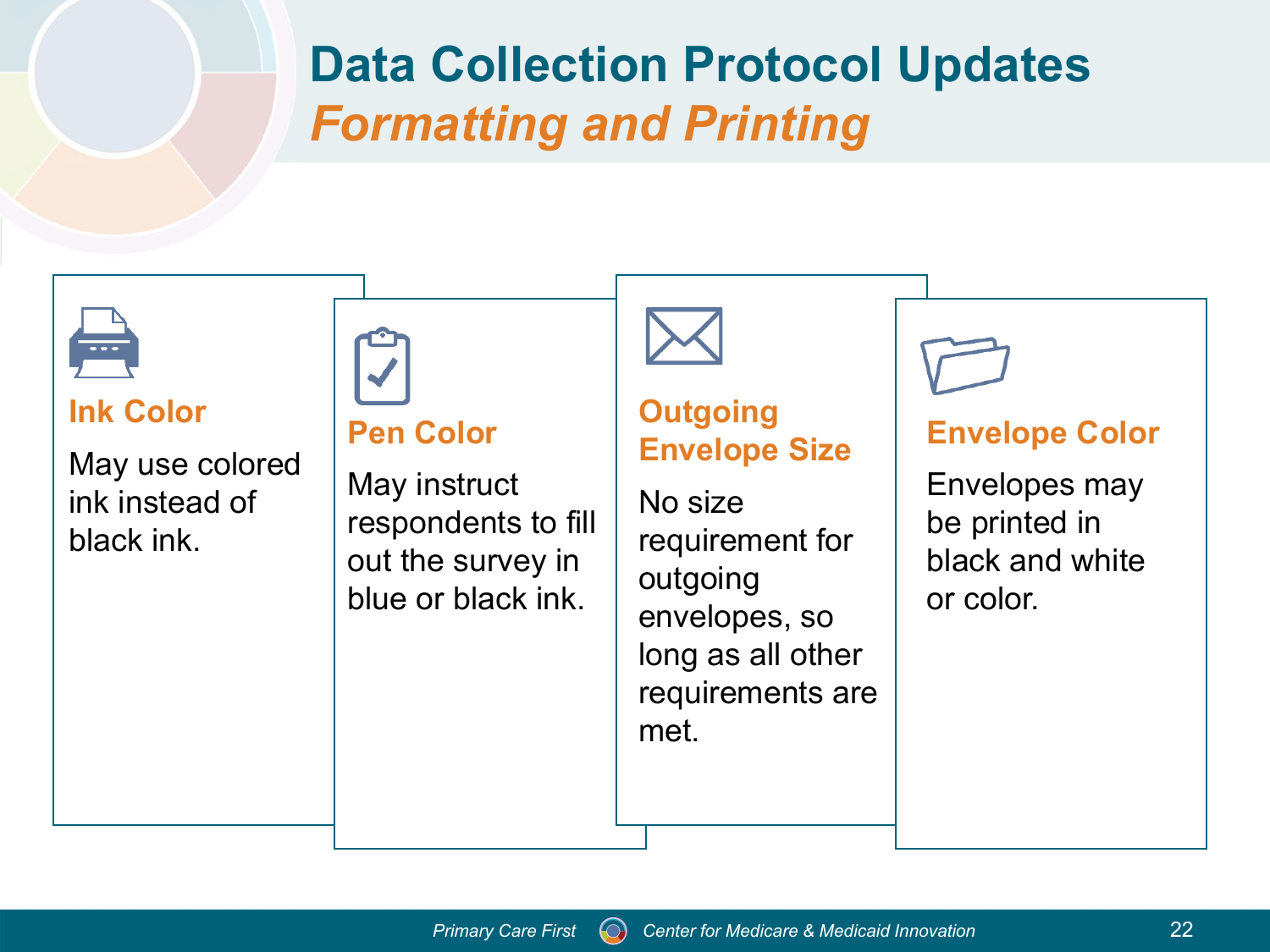## **Data Collection Protocol Updates** *Postcard Updates*

- Front of teaser and thank you/reminder postcards may include the sample id
	- Language on postcards remains the same
- First survey cover letter has been updated to include Cohort 2 practices and the number of health insurance partners has been updated.
- Mail questionnaire and CATI scripts have been updated to CG CAHPS 3.1, which includes telehealth language in the descriptions of the types of provider visits respondents should include. Only the introductory language for Q1 and Q2 that has been modified.

*All materials can be found in the Appendix of the QAG and on the "Survey and Protocols" tab of the PCF PECS website*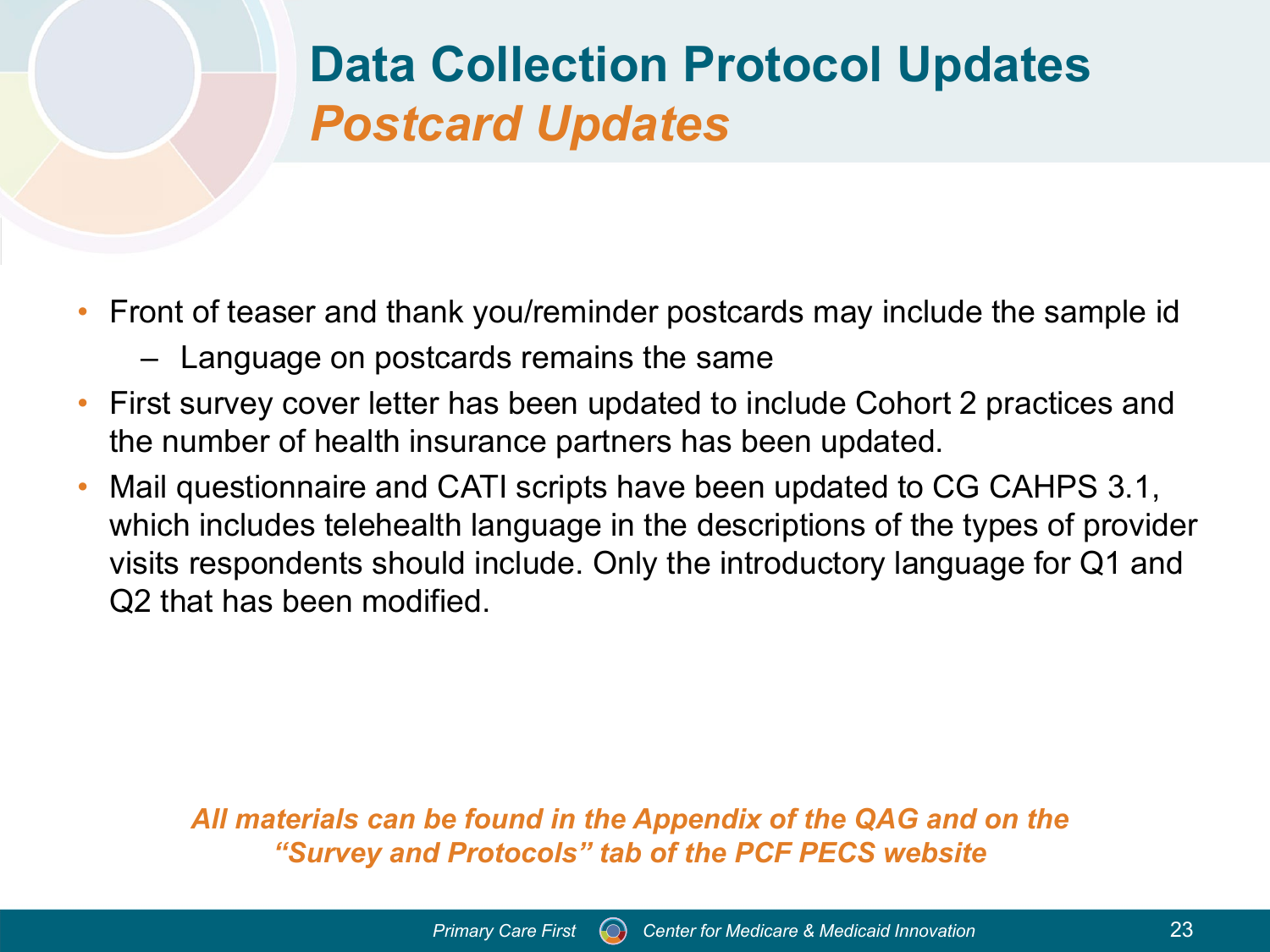## **Data Collection Protocol Updates** *White Mail*

- Review all questionnaires returned for respondent notes and review the notes.
- Notes explaining that a patient is deceased, refuses, or describing their experience with a provider should be used to update the patient's status code.
	- These include notes written on the survey, envelope or postcard itself as well as information affixed by the post office.
	- Information must be stored for three years for documentation purposes.
- As a reminder, if a patient sends important information such as a medical bill with a check, survey vendors must mail it back to the patient.
- White mail should not be sent to the PCF Practice site.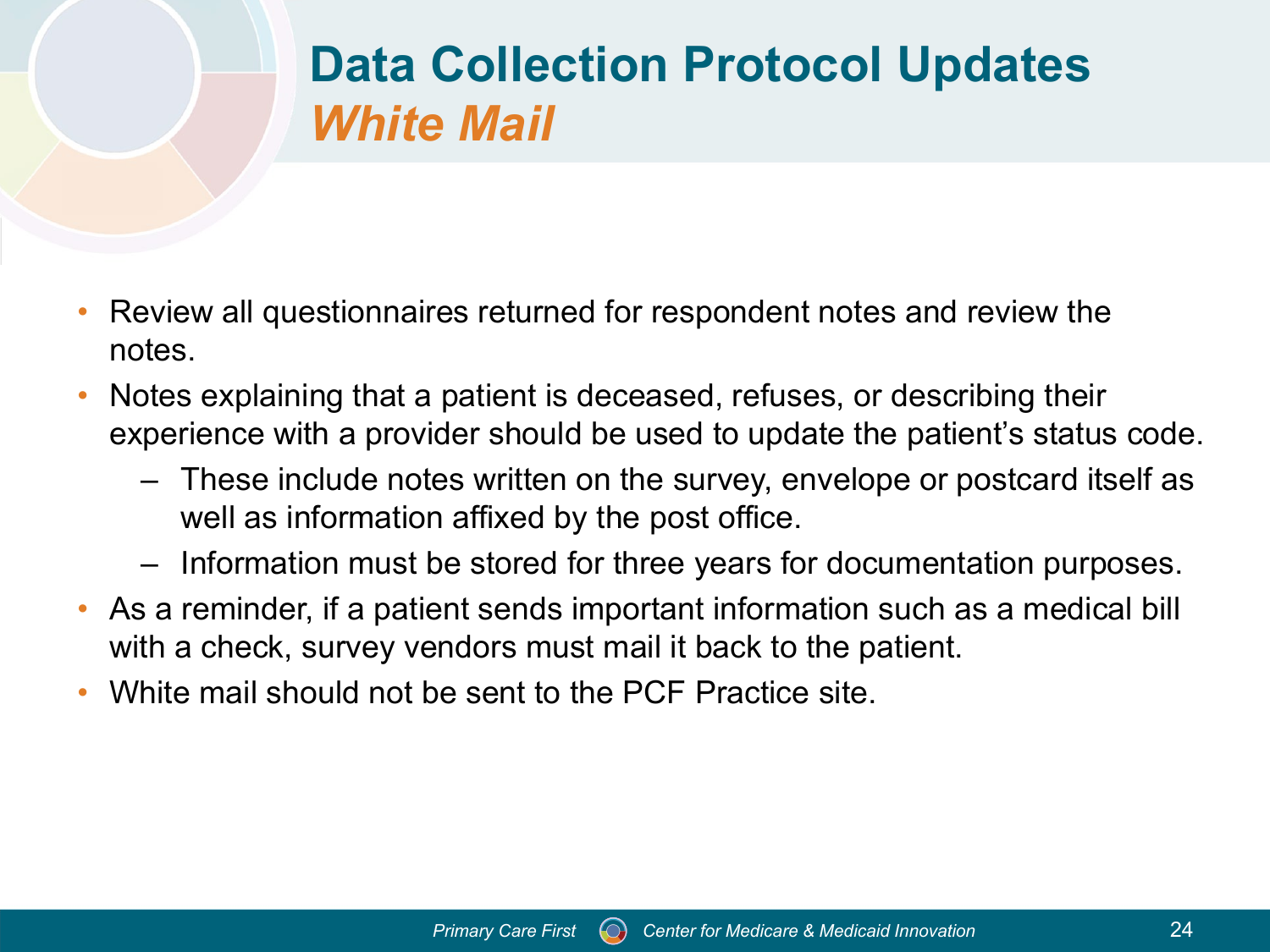#### **Data Collection Protocol Updates** *Telephone Follow-Up*

**CMS provides the English and Spanish telephone survey script.**

**Vendors are responsible for programming their own front-end and back-end screens as required to facilitate the proper disposition of cases.**

**PCF PECS team does not need to review the frontand back-end programming as part of the QAP submission process.**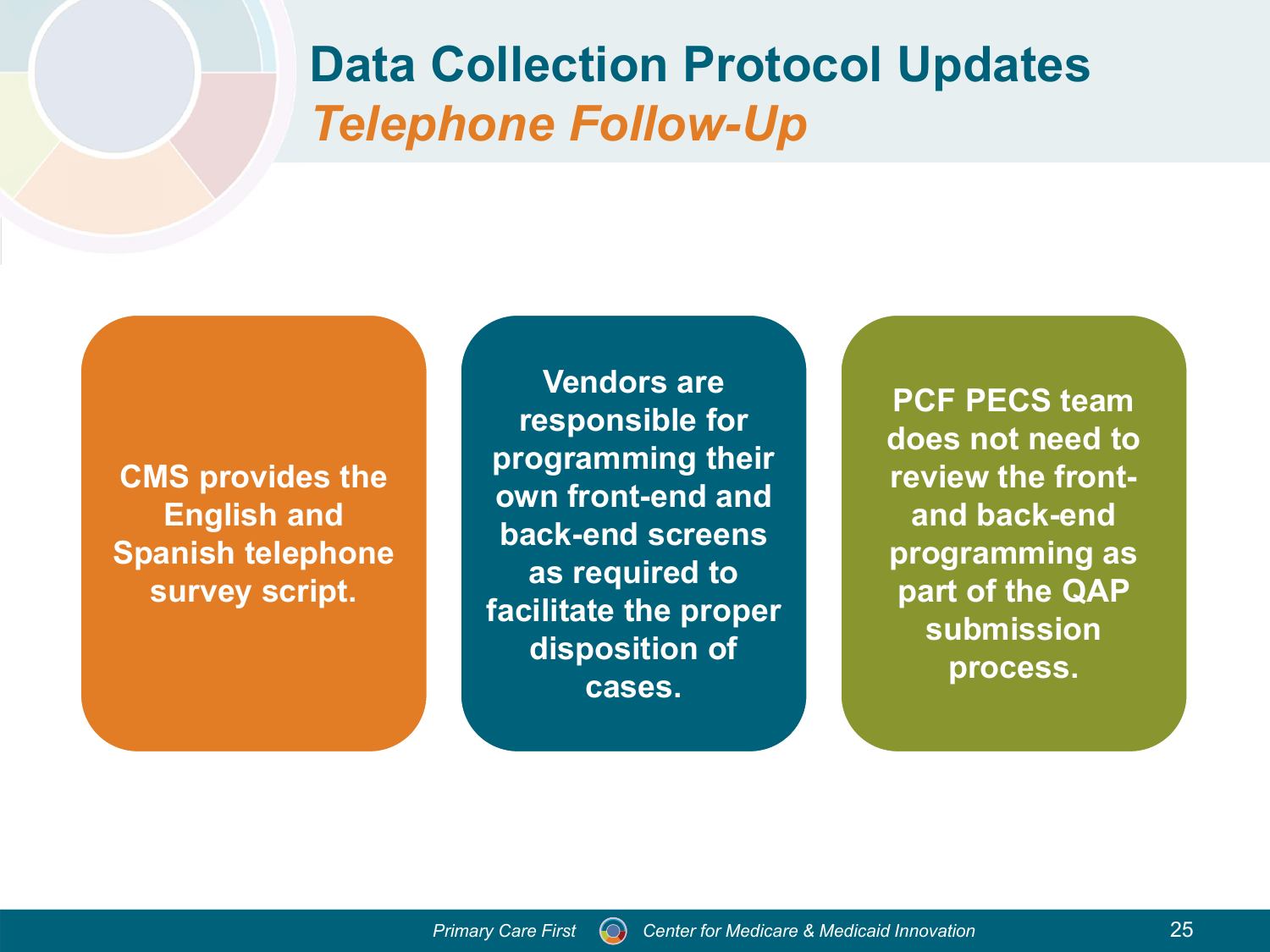## **Data Collection Protocol Updates** *Types of Refusals*

#### **Soft Refusal**

• Respondent may have said "No thank you" and hung up or disengaged before interviewer could rebut or provide additional information.

#### **Hard Refusal**

• Respondent clearly stated they don't want to participate, asked to be removed from future studies, or said they don't do surveys in general.

#### **Hostile Refusal**

• Respondent was clearly upset, angry, and possibly got loud when asked to participate or upon answering the call.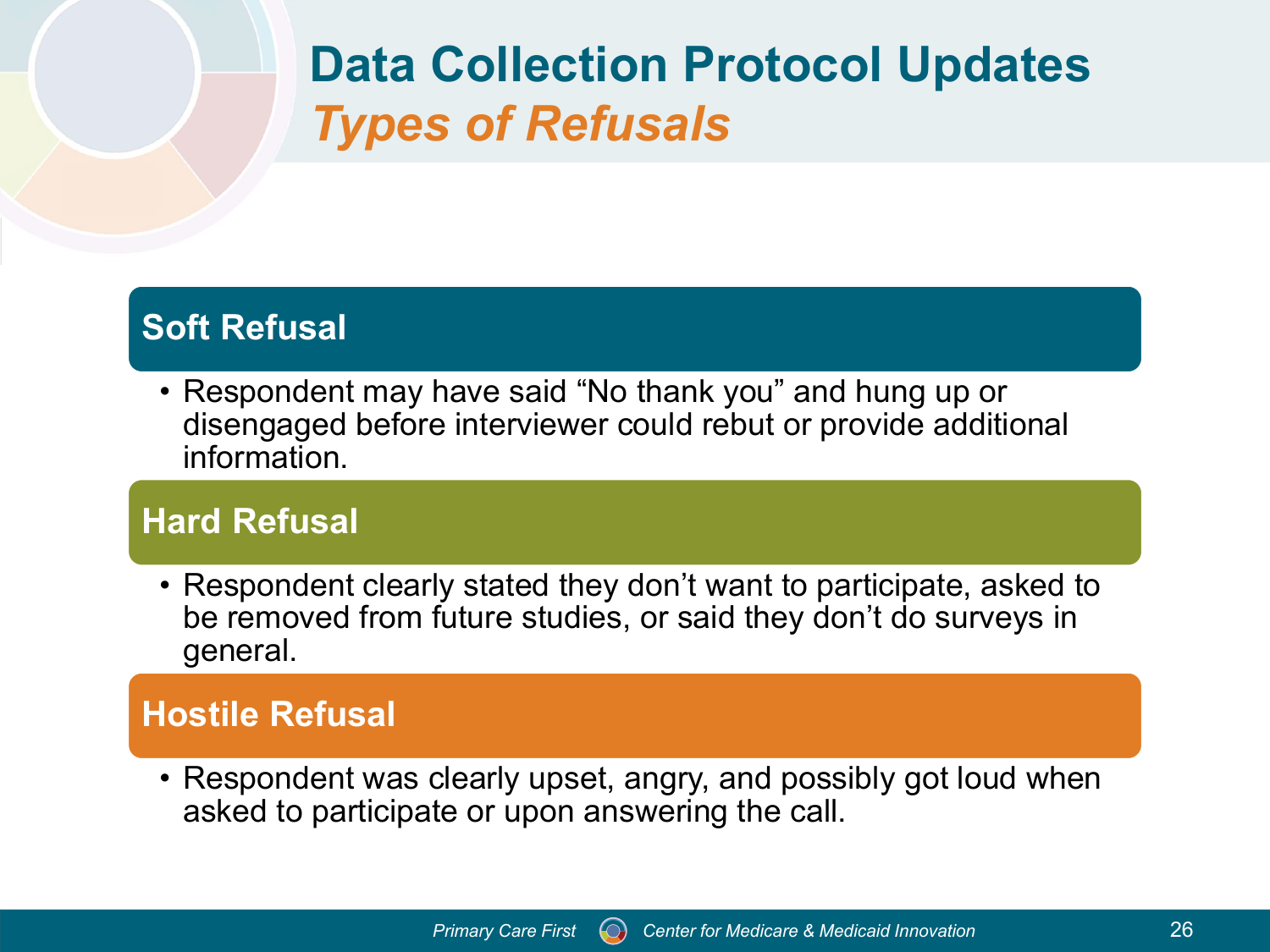## **Data Collection Protocol Updates** *Help Desk Updates*



Do not recommend the use of PCF or Primary Care First in the address of the email.



Recommend something generic like patientsurvey@surveyvendor.com.



Help Desk Staff must be fully trained to assist patients, including having access to the CATI system.



Inbound Help Desk calls must be monitored.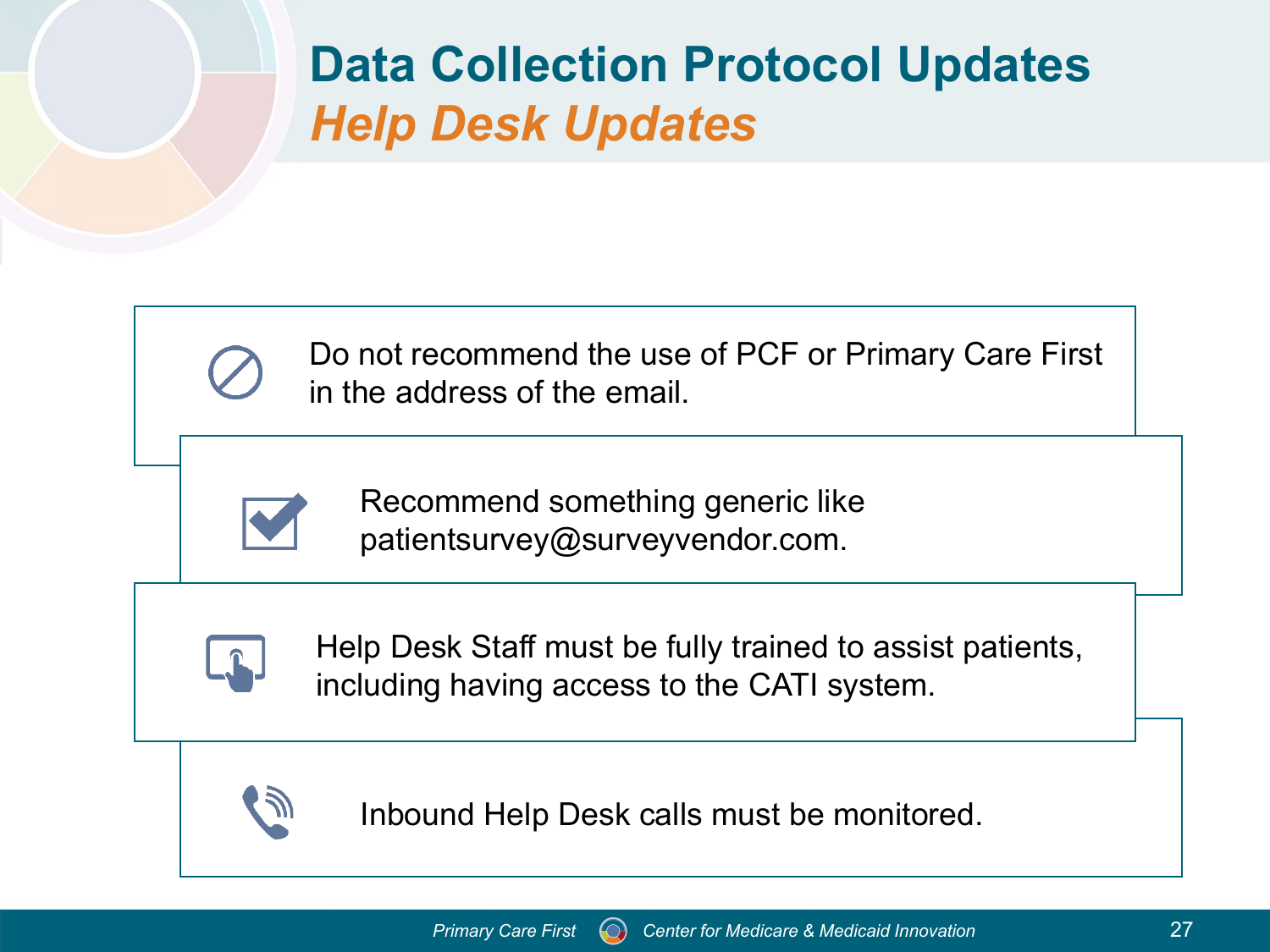# **Data Collection Protocol Updates questions?**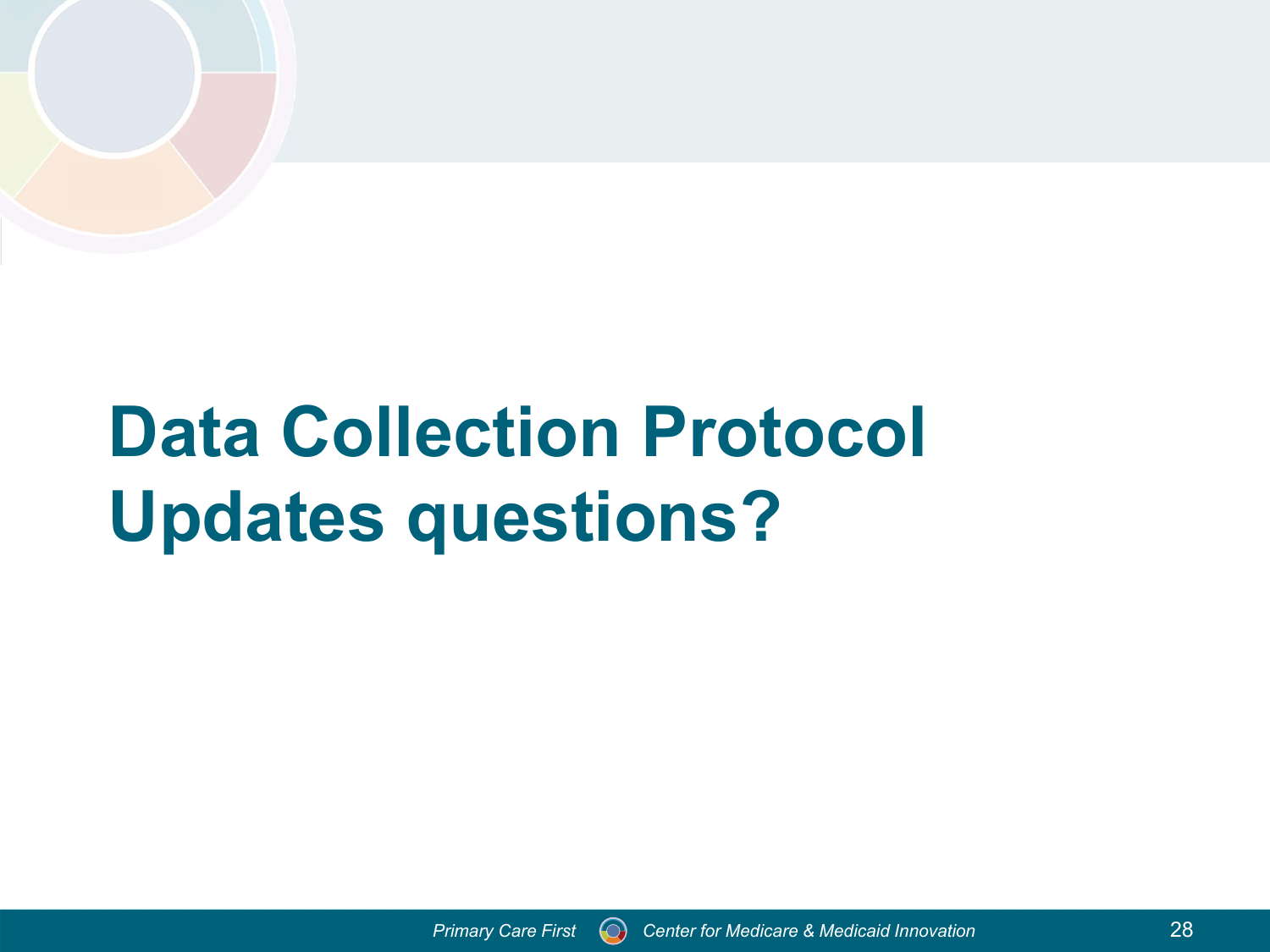Section 5

# **Data Security and Oversight Updates**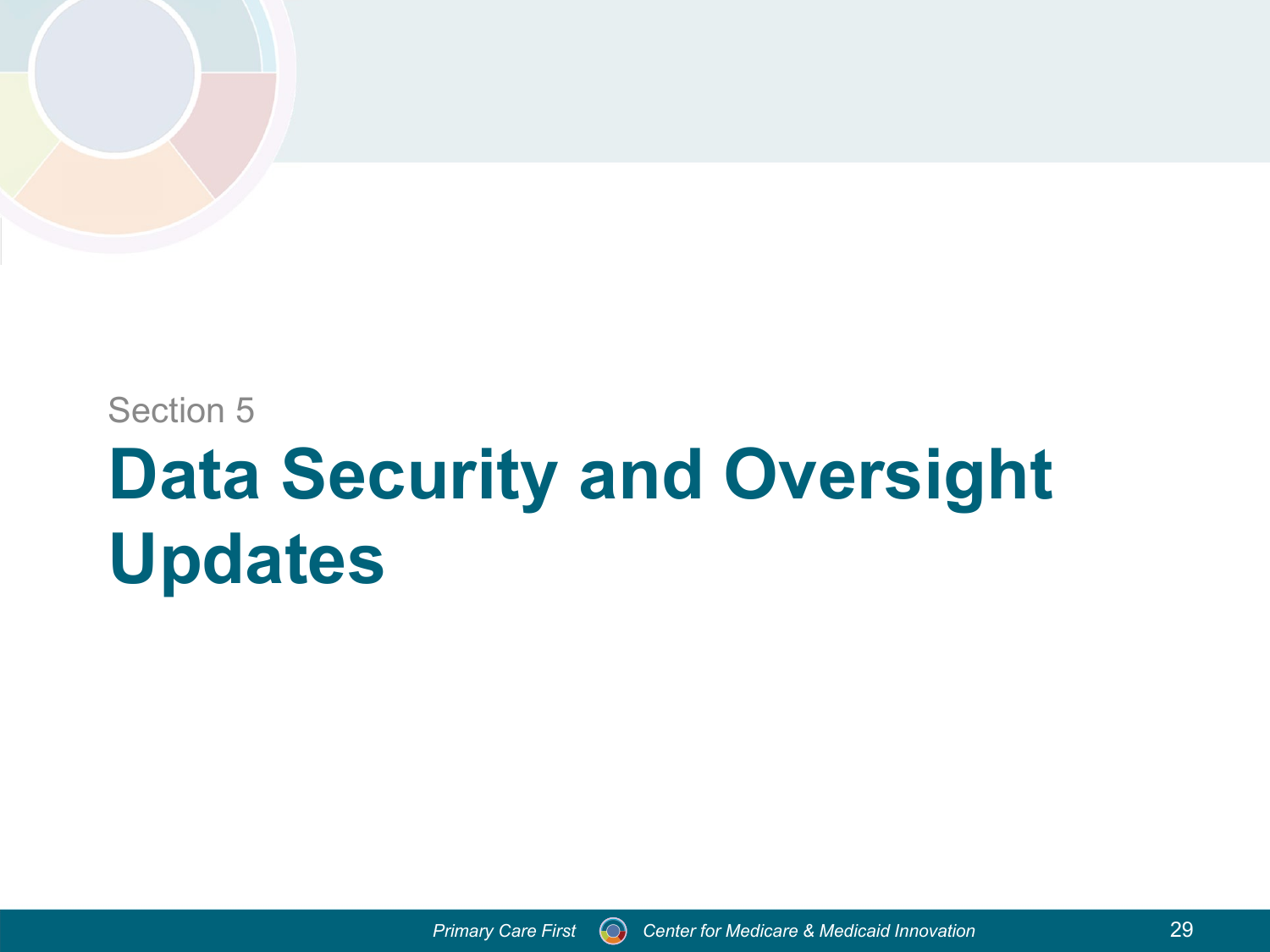#### **Data Security and Oversight** *Electronic Data Security and HIPAA Breaches*



The use of portable hard drives and flash drives to store and transfer electronic data is prohibited.



At no time should electronic data be removed from the survey vendor's premises, even temporarily.



The survey vendor's plans must include a system to notify the PCF PECS Team within **24 hours** of learning of a security breach.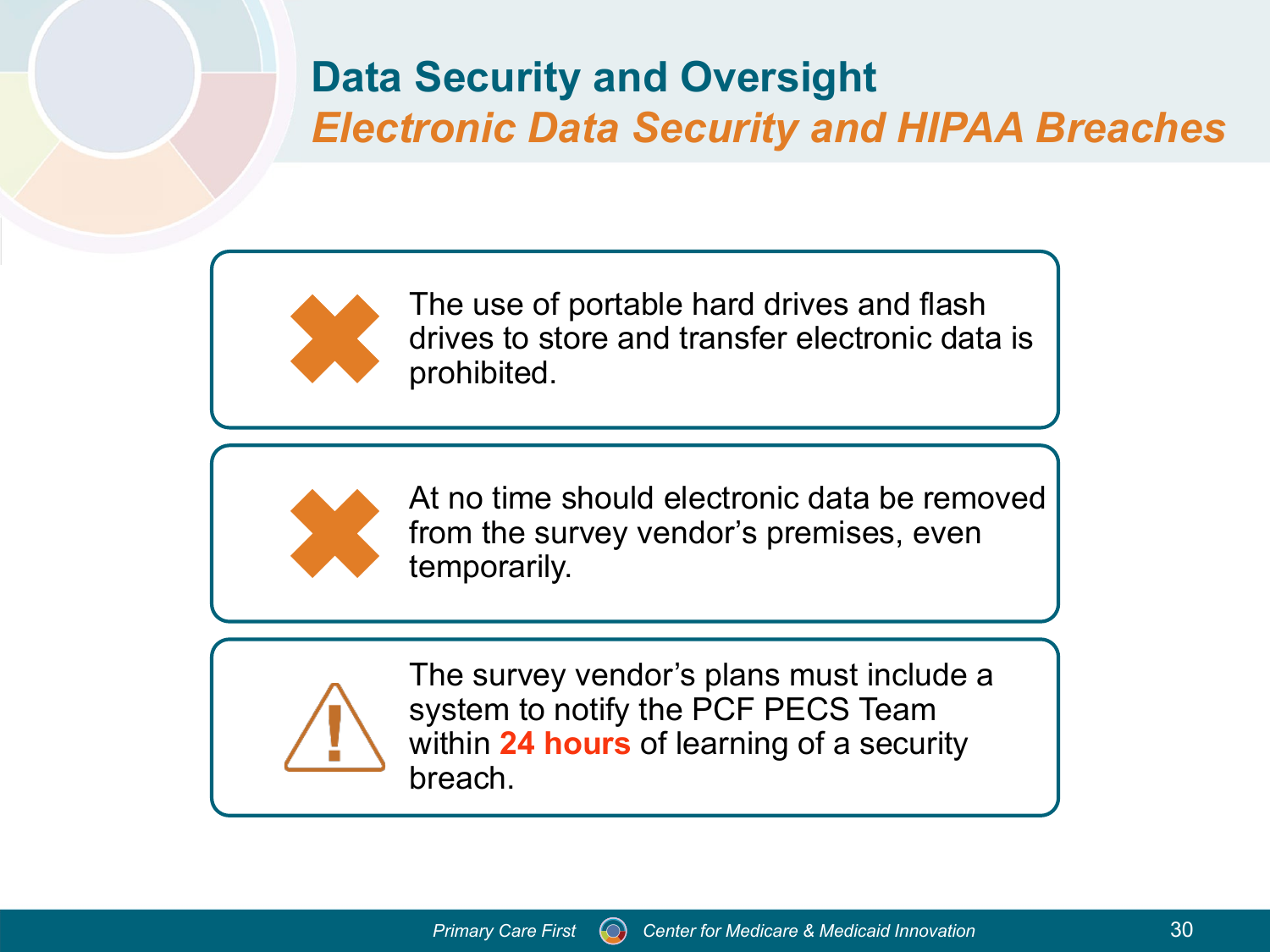#### **Data Security and Oversight** *Timeline of Oversight Activities for PY2022*

| <b>Activity</b>                                                                               | PY2022 Timing                  |  |  |
|-----------------------------------------------------------------------------------------------|--------------------------------|--|--|
| Vendors submit updated Quality Assurance Plans (QAP) to PCF<br><b>PECs Team</b>               | March 18, 2022                 |  |  |
| Vendors resubmit QAPs where required                                                          | No later than April 8, 2022    |  |  |
| Vendors resubmit approved QAP with completed templates of<br>all mail and telephone materials | June 24, 2022                  |  |  |
| Site visits                                                                                   | Starting September 26, 2022    |  |  |
| Vendors submit mail interim data file to web portal                                           | October 24, 2022               |  |  |
| Vendors submit mail/CATI interim data file to web portal                                      | November 29, 2022              |  |  |
| Vendors supply documentation of interviewer training, including<br><b>HIPAA training</b>      | November 29, 2022              |  |  |
| PCF PECS team conducts remote interviewer monitoring                                          | Starting November 21, 2022     |  |  |
| Vendors submit final data files                                                               | No later than January 17, 2023 |  |  |
| Vendors submit interviewer monitoring documentation                                           | <b>January 31, 2023</b>        |  |  |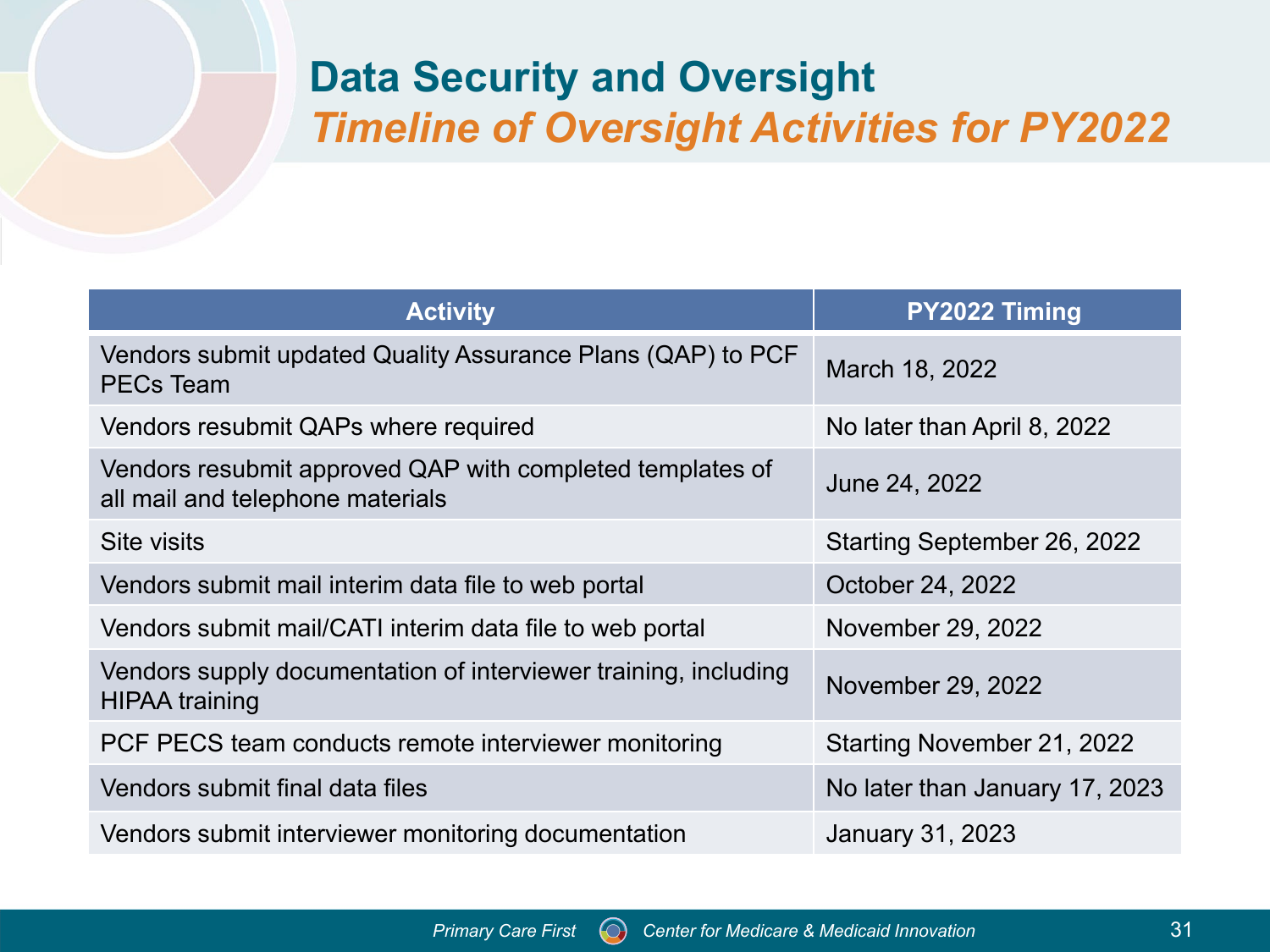**Data Security and Oversight** *Quality Assurance Plan Updates*



PCF PEC Survey timelines should now include a step for additional tracing and address verification.



PCF PEC Survey mail protocols should describe the process for flagging facility cases to receive special facility envelopes.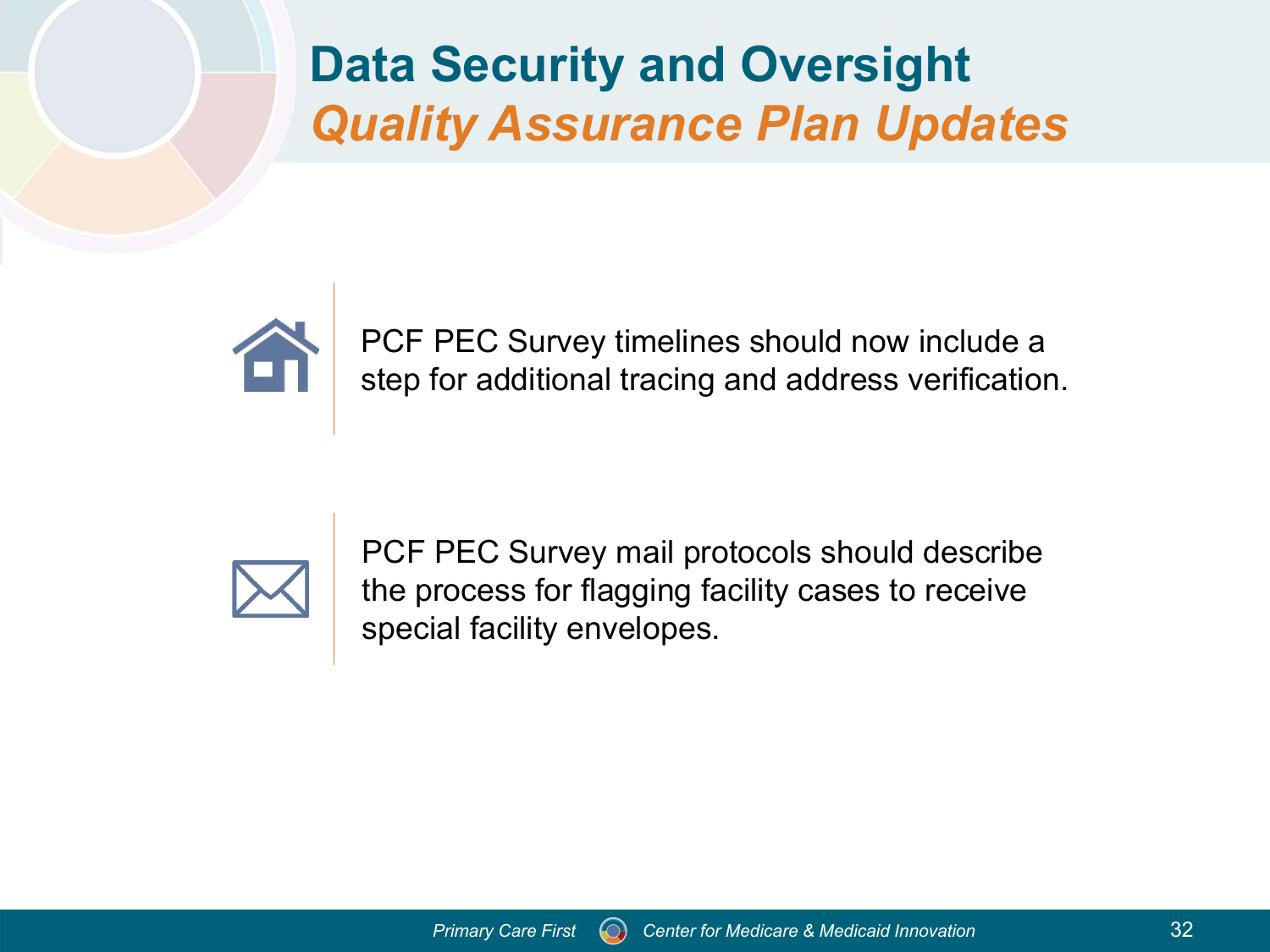## **Data Security and Oversight** *Telephone Interviewer Monitoring*

#### **The PCF PEC Survey Team will conduct:**

### **Live Call Monitoring**

- Conduct remote one-hour monitoring sessions of live calls with each vendor or CATI subcontractor
- Sessions will take place at any point during telephone follow-up period

#### **Performance Evaluation**

- Interviewers evaluated based on
	- Politeness
	- Voice clarity
	- Correct use of FAQs
	- Appropriate speed
	- Proper interviewing procedures
- Interviewer evaluation form will be available on the PCF PECS website
- RTI will raise any interviewer performance issues with the vendor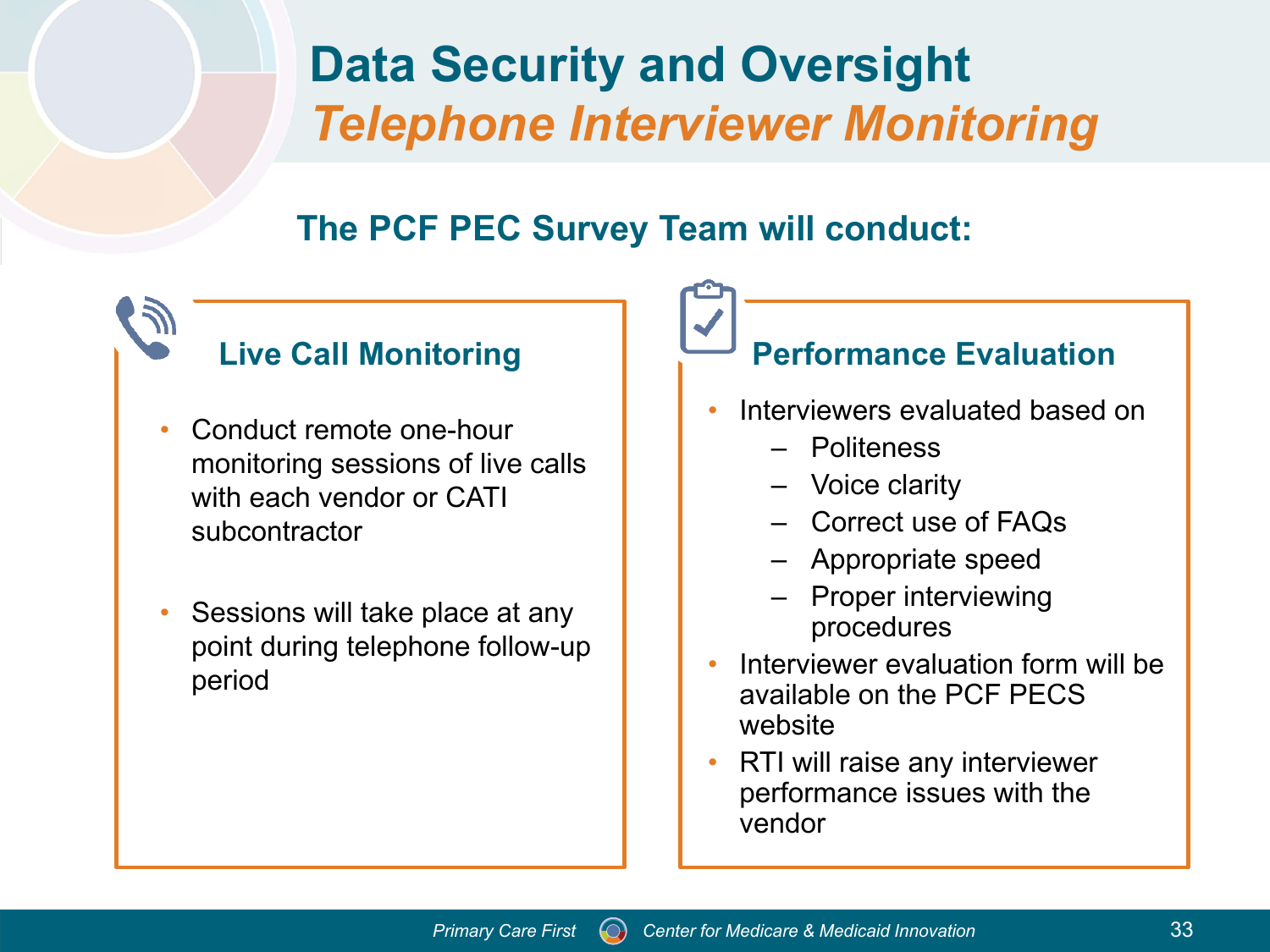#### **Data Security and Oversight** *Telephone Interviewer Monitoring cont'd*

**Vendors will be required to submit documentation confirming that they have met the 10 percent monitoring requirement.**

#### **Documentation Options**

- Individual monitoring sheets documenting the interviewers who were monitored;
- Monitoring logs; or
- Other system-generated reports from the vendor organization that will provide documentation.

#### **Documentation Upload 1 Documentation 2 Documentation 3**

- Must be uploaded to the PCF PECS website no later than Jan 31, 2023.
- PCF PECS team will evaluate to determine if they have met the monitoring requirements.

#### **Evaluation & Feedback**

- PCF PECS team will provide feedback to each vendor.
- If necessary, a Corrective Action Plan will be put in place to address any deficiencies in the vendor's monitoring process.

#### *See 5.6.9 Conduct Phone Monitoring and Oversight in the QAG*

**A standardized interviewer monitoring form can be found on the [PCF PECS website](https://pcfpecs.org/) under the Survey and Protocols Tab**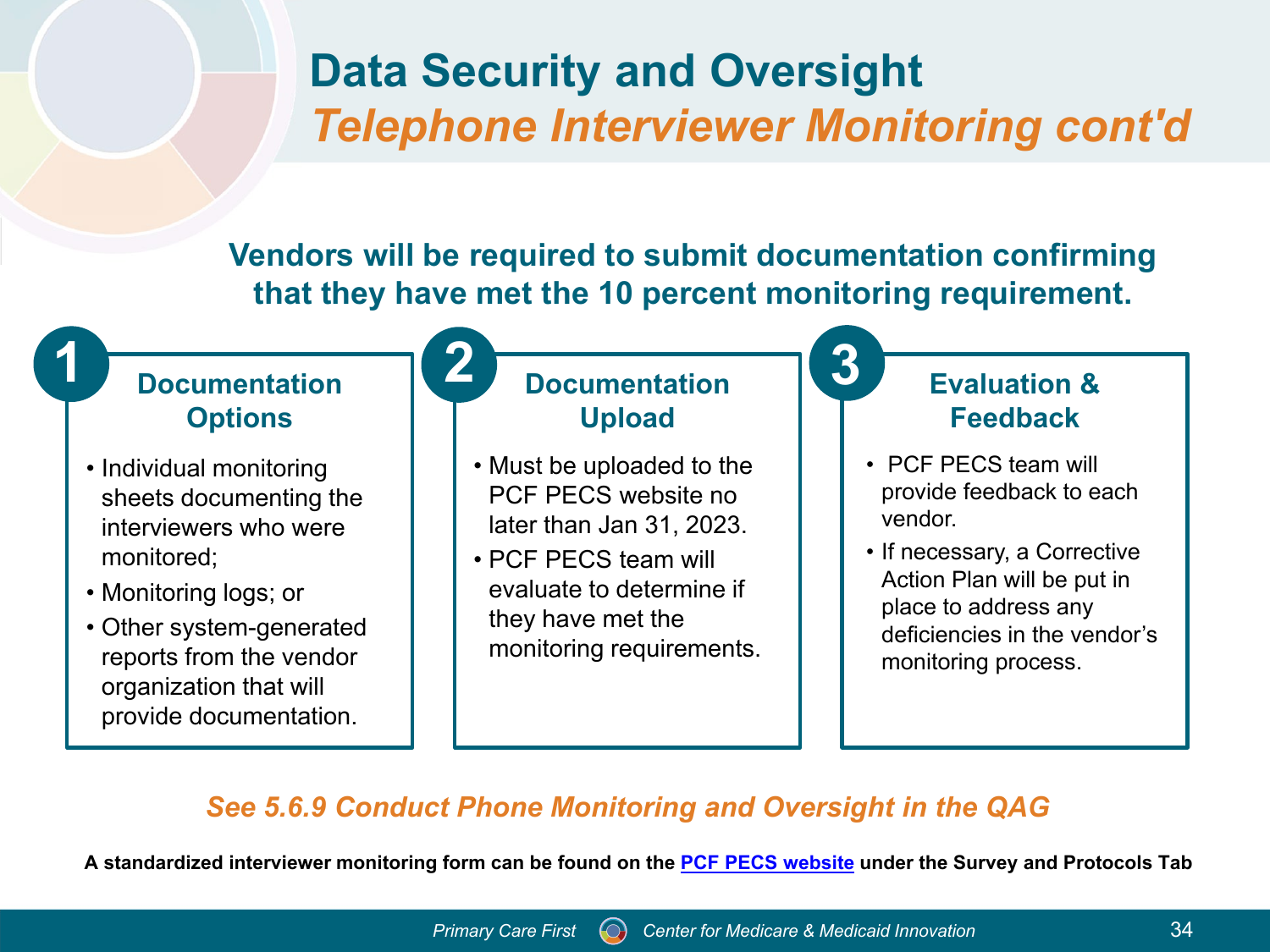Section 6

## **Data Submission Updates**

*Primary Care First Center for Medicare & Medicaid Innovation*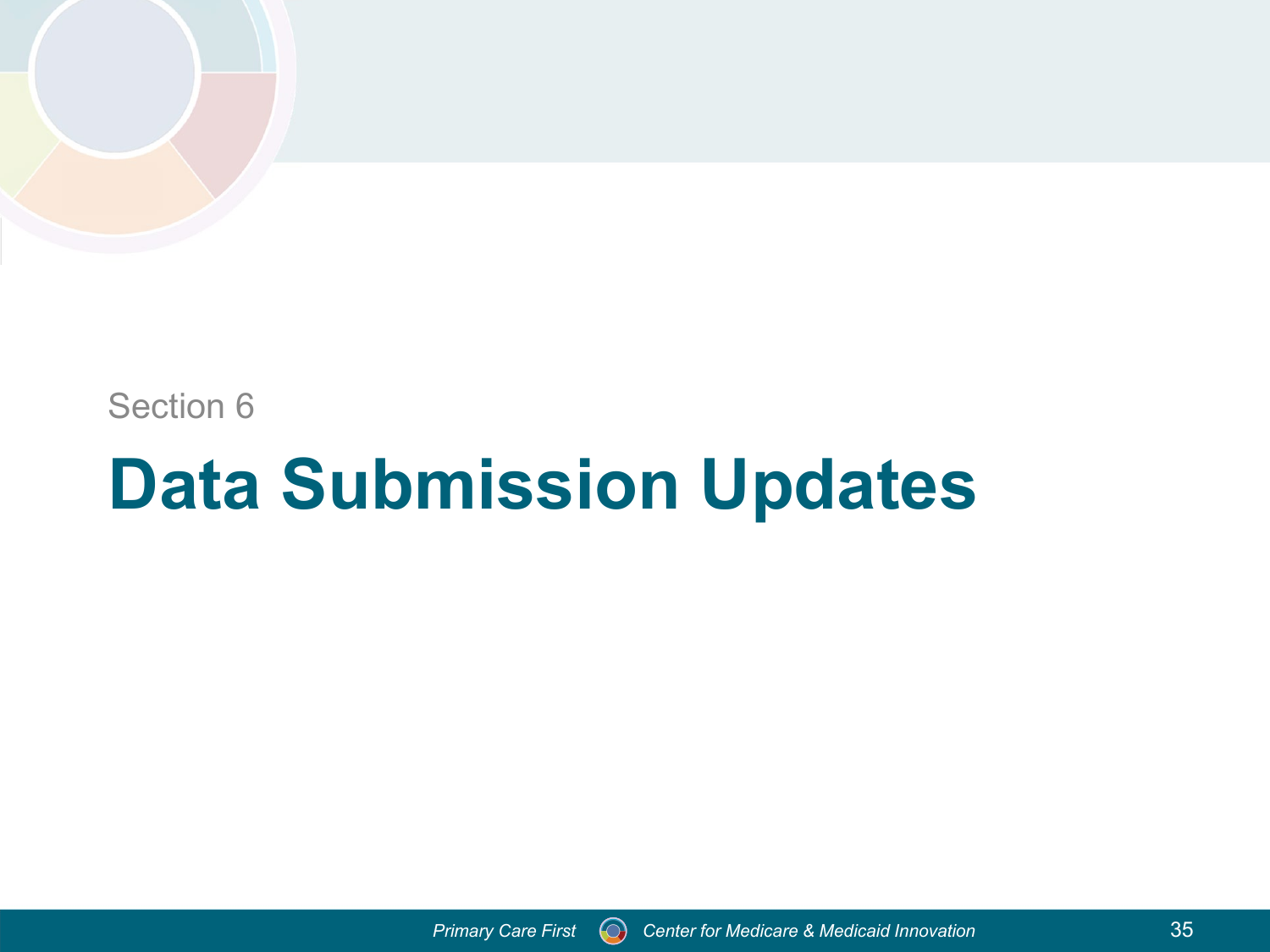### **Data Submission Updates (Cont.)**

#### **Update to Patient Response Record**

| <b>PATIENT RESPONSE RECORD</b>                                                                                                                                                         |                                                                                                                                                                                                            |                                                   |                           |                      |                                    |  |  |  |  |
|----------------------------------------------------------------------------------------------------------------------------------------------------------------------------------------|------------------------------------------------------------------------------------------------------------------------------------------------------------------------------------------------------------|---------------------------------------------------|---------------------------|----------------------|------------------------------------|--|--|--|--|
| <b>XML Element</b>                                                                                                                                                                     | <b>Description</b>                                                                                                                                                                                         | <b>Valid Values</b>                               | Data Type                 | Field<br><b>Size</b> | Data<br><b>Element</b><br>Required |  |  |  |  |
| Q1<br>$<$ care $>$<br>This patient response data element should only from a primary care provider<br>occur once per patient.<br>Example: <care>1<br/><math>&lt;</math>/care&gt;</care> | Our records show that in the<br>last 6 months you got care<br>who works at the office<br>location listed on the front<br>cover (you may know this<br>provider's office by another<br>name). Is that right? | DON'T KNOW 98<br>REFUSED 99<br>MISSINGM           | Alphanumeric<br>character | 2                    | Yes                                |  |  |  |  |
| Q2<br><provname><br/>This patient response data element should only provider you have seen the<br/>occur once per patient.<br/>Example: <provname>1<br/></provname></provname>         | If you know, please write in<br>the name of the primary care<br>most often at this office in the<br>last 6 months.                                                                                         | ZERO 0<br>DON'T KNOW 98<br>REFUSED 99<br>MISSINGM | Alphanumeric<br>character | 2                    | Yes                                |  |  |  |  |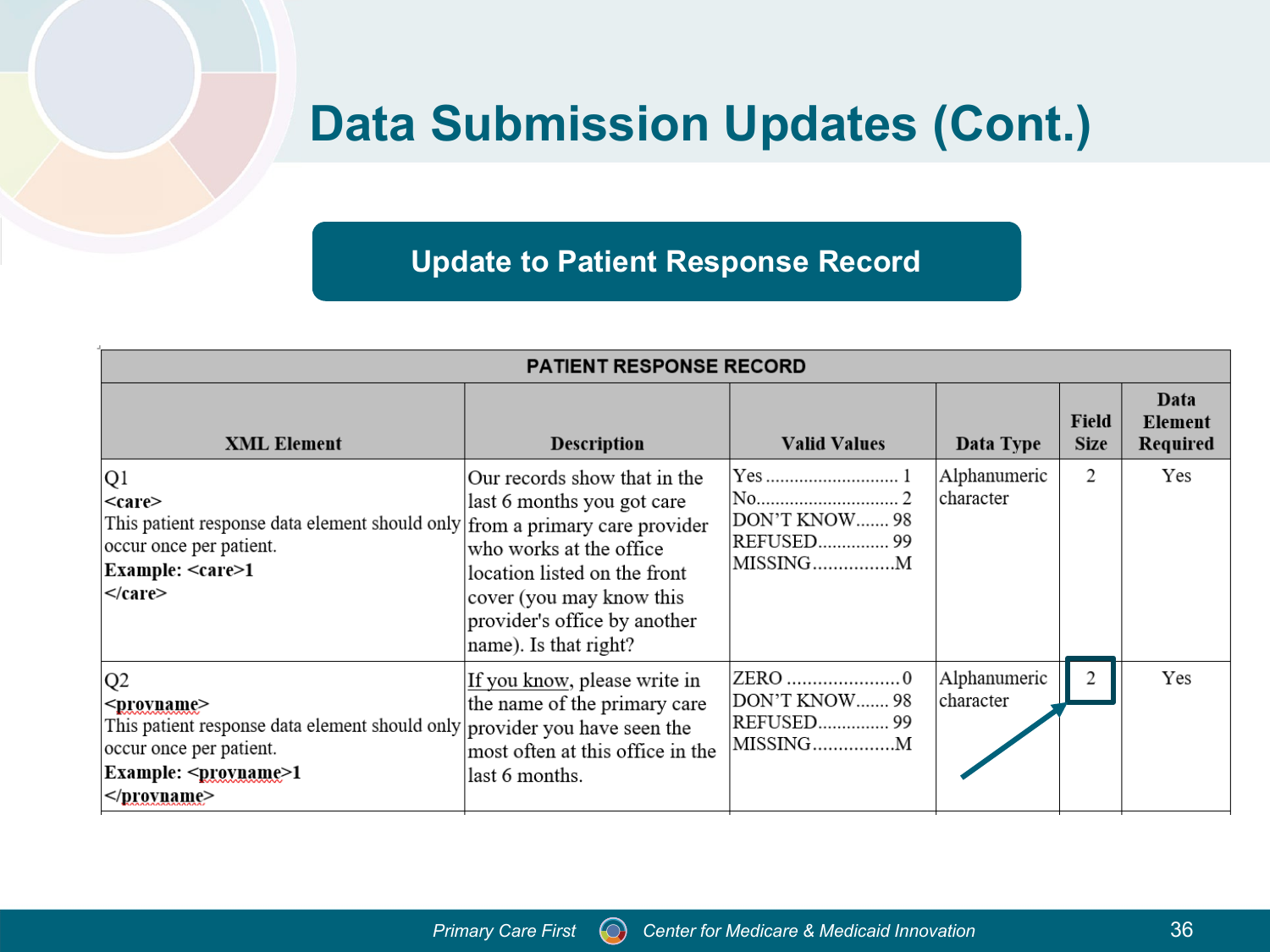## **Data Submission**  *Common Data Submission Mistakes*

- Cases with a completion date but no patient data
	- Surveys that have not been completed should be given a completion date of "88888888"
- Completeness criteria: when to code as a complete
	- Refer to section 6.3.1 in the QAG for definitions of complete and partial complete surveys
- Use of 190 Did Not Receive Care at Practice
	- Only used if a patient responds "none" or 0 to Q3
- Use of 270 Pending until all contact attempts are made
	- Use 210 Incomplete only in final data submission
- Survey language when no patient data is present
	- Should be marked as "X"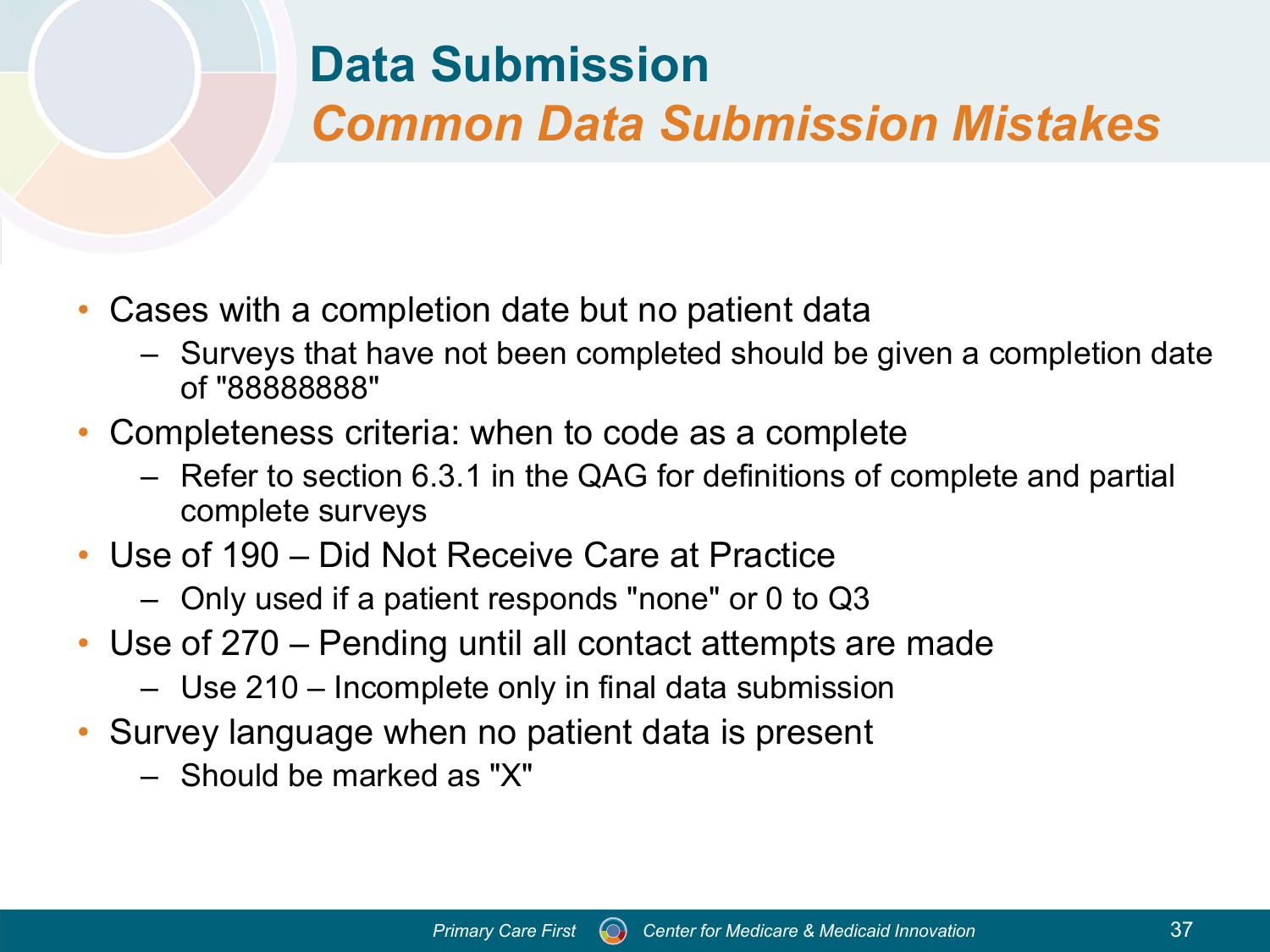## **Data Submission**  *Reporting to Practices*

- After data submission, survey vendors must wait a minimum of **three weeks** before sending any of their client practices reports on their survey results.
	- This gives the PCF PECS Team time to review the data and response rates and provide initial feedback to vendors.

*See 8.4 Survey Vendor Analysis and Reporting of PCF PEC Survey Data in the QAG*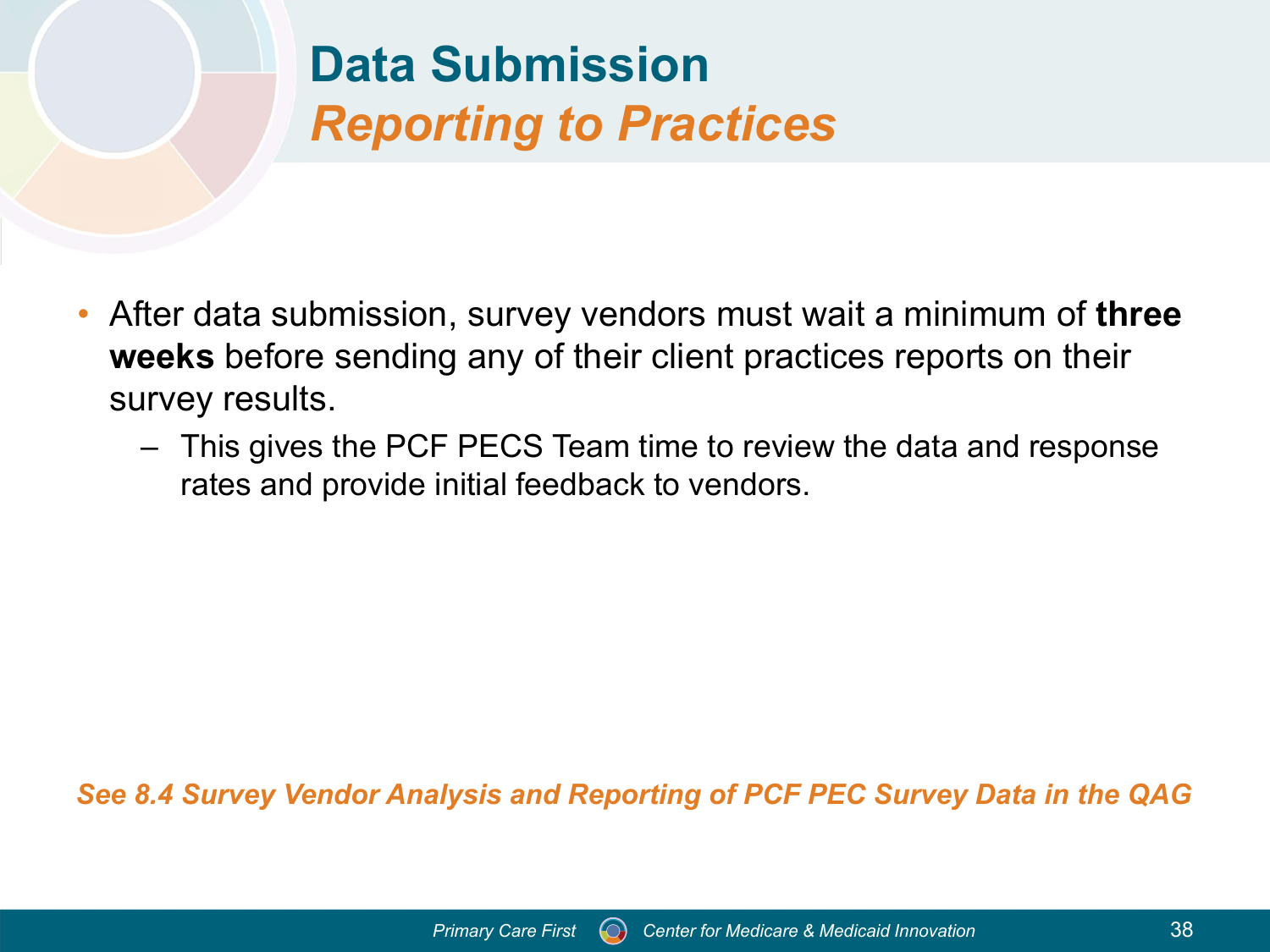



Please **submit questions via the Q&A pod** on the bottom of your screen.

For questions **specific to your organization**, please **email the PCF PECS Team at [pcfpecs@rti.org](mailto:pcfpecs@rti.org)**.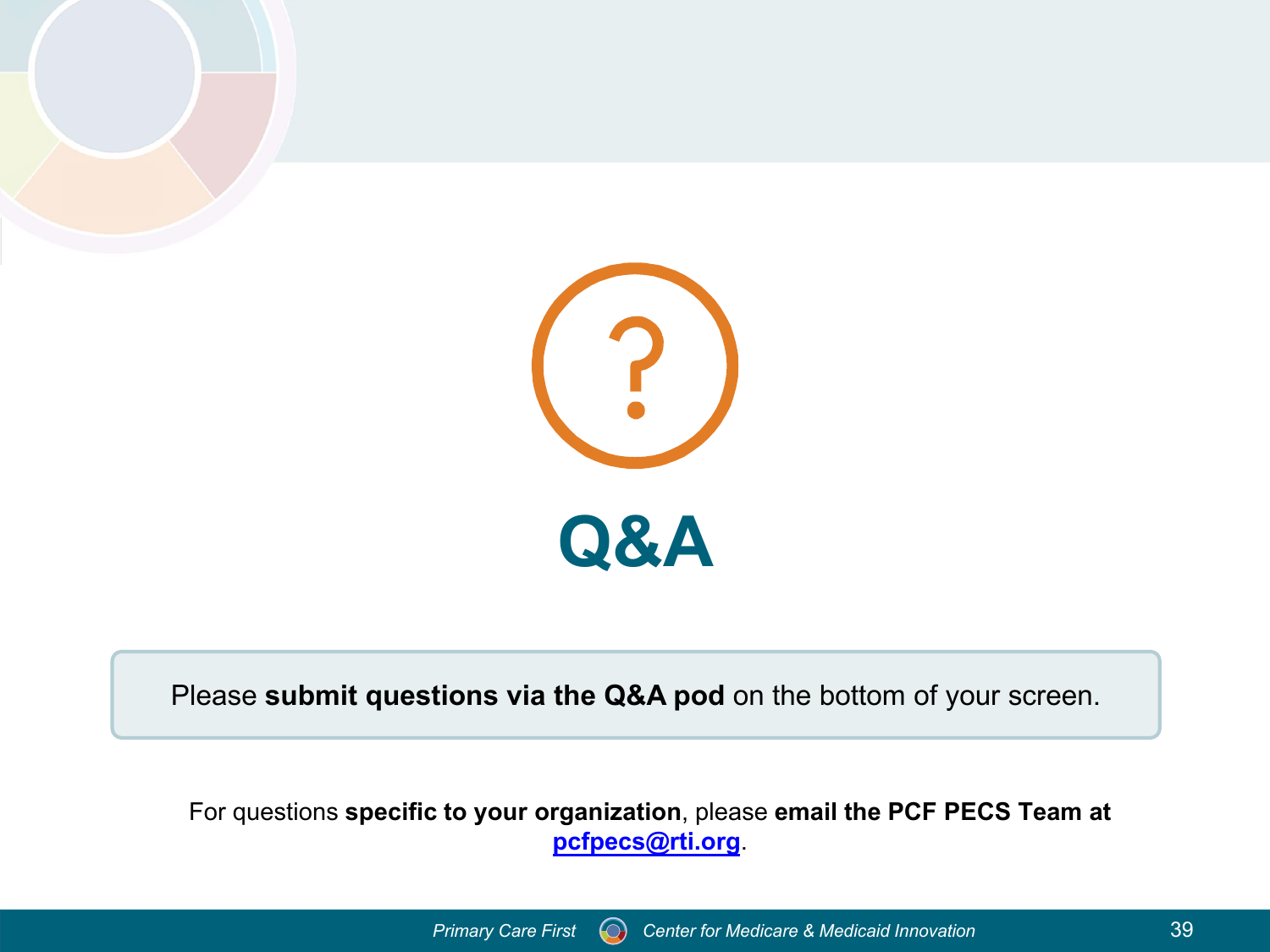#### **Reminder: QAP Submission**

**QAP submission deadline for returning vendors:**

**March 18, 2022**